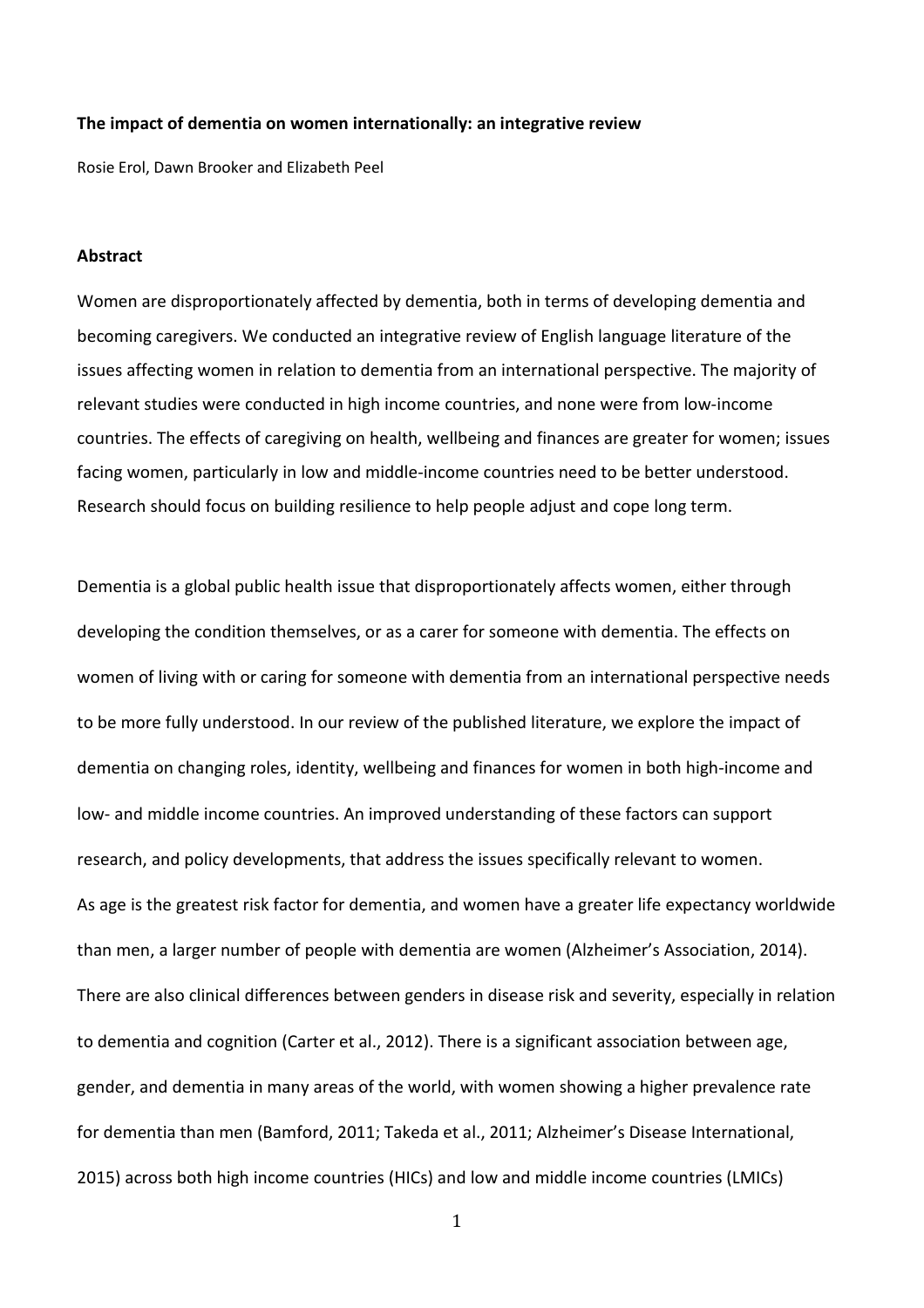(Braun, 2012; Alzheimer's Disease International, 2013). The rate of increase of people with dementia is higher in LMICs. In 2015, 58 per cent of all people with dementia lived in LMICs. This is expected to rise to 68 per cent by 2050 (Alzheimer's Disease International, 2015), disproportionately affecting women due to higher prevalence and incidence, especially as age increases.

Around two-thirds of people with dementia live in the community in their own homes (Alzheimer's Association, 2014; Alzheimer's Society, 2011), with a higher proportion in LMICs (Alzheimer's Disease International, 2009). The responsibility for care for those affected by dementia falls to family carers across most areas of the world (Carter et al., 2012; Alzheimer's Disease International, 2010; Iavarone et al., 2014), of whom two-thirds are reported to be women (Alzheimer's Association, 2014; Prince, 2004). In both developed and developing countries, there is often a social expectation that women will assume caregiving roles (Godfrey & Warshaw, 2009; Lantz, 2009; Gibbons et al., 2014). In many studies of dementia caregivers, all or most participants are women, reflecting the disproportionate extent to which women are relied upon as carers, although few reports focus on gender specifically (Robinson et al., 2014). Therefore the assumption that women provide informal care to people with dementia is embedded (often implicitly) in much of the existing research.

The financial impact of providing dementia care on family caregivers is substantial; caregivers in the United States reported that they were reluctant to take time off work to provide care, or took on additional work to cover caregiving costs, which had increased because of the recent economic downturn (Evercare, 2009).Women may also have the responsibility of caring for young children alongside caring for a parent with dementia –referred to as the 'sandwich generation' (Solberg et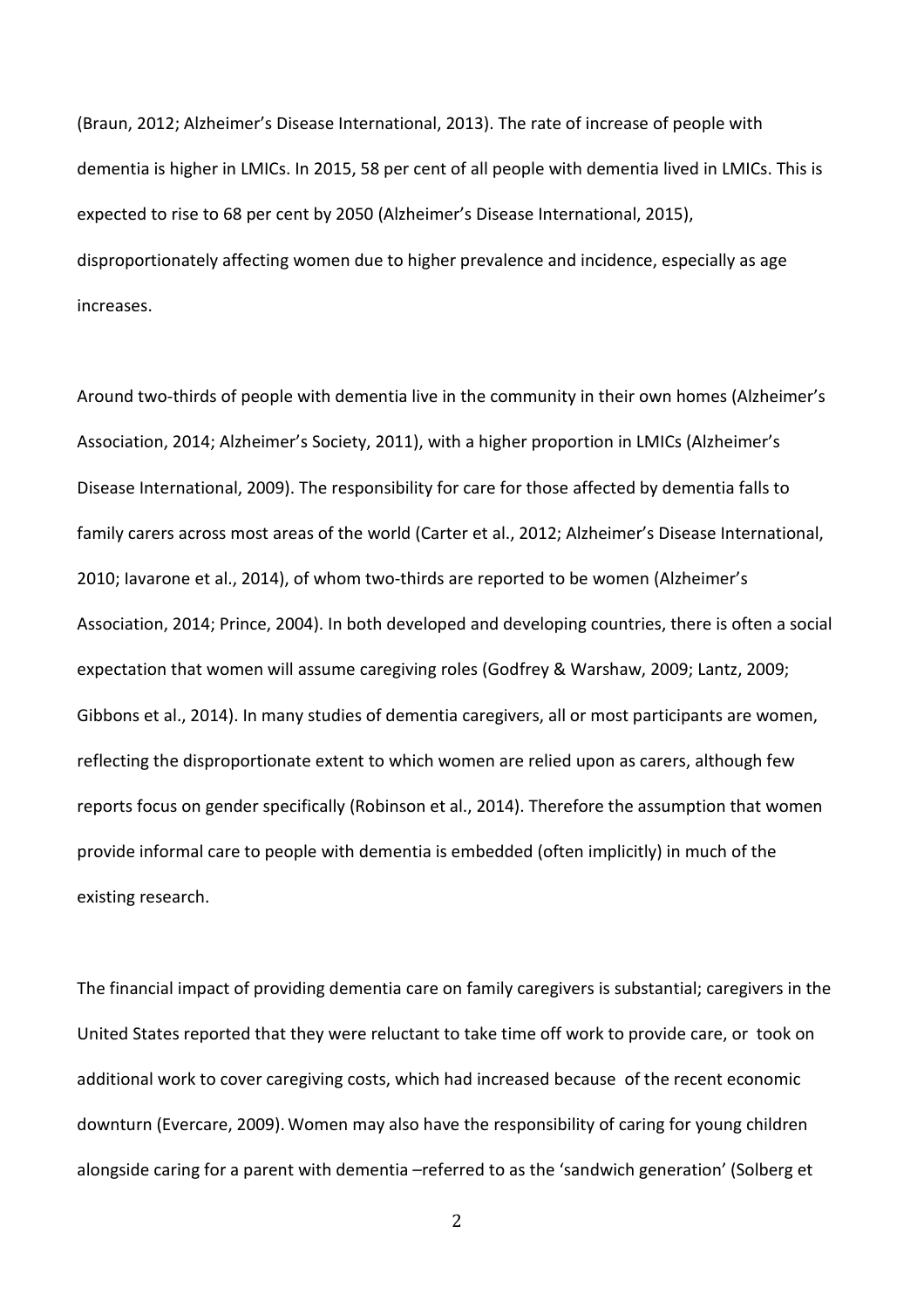al., 2014). Despite this (often dual) caring responsibility, families often prefer , for a variety of cultural, obligational and practical reasons to continue to provide care at home rather than seek alternative care arrangements (AAARP, 2015).

Gender differences are also apparent in terms of prevention and delaying onset of dementia. Diet (Pinder, 2008), physical activity, and body weight seem to have a positive impact on the risk of future dementia and cognitive decline. However, these factors do not appear to slow or reverse dementia once women reach their 70s (Godfrey & Warshaw, 2009). Mental activity (such as reading, playing games), attaining higher education (Ochayi & Thacher, 2006), socialisation and an active lifestyle have the greatest potential for reducing risk of developing dementia. However, women in LMICs are less likely than men to have access to education or spend fewer years in education (Ochayi & Thacher, 2006).

As the population ages and the prevalence of dementia increases, in both LMICs and HICs, an adequately skilled and sufficiently large dementia care workforce is essential to meet long-term care needs (World Health Organisation and Alzheimer's Disease International, 2012; Coogle et al., 2007; Bruckner et al., 2011; Elliott et al., 2012; Elliott et al., 2013). As with informal caregivers, the majority of formal paid health and social care for people with dementia is provided by women, who make up over 85 per cent of this workforce (Alzheimer's Association, 2014; Cummings et al, 2013). Thus there is a growing recognition of the role of gender relating to dementia, with emerging evidence suggesting the need to prioritize dementia as a global women's health issue (Savitch et al., 2015).

The health and financial impact of dementia worldwide underlines dementia as a global public health priority that needs appropriate investment and action by individual countries, to ensure appropriate policies and systems are in place to support people with dementia and their carers,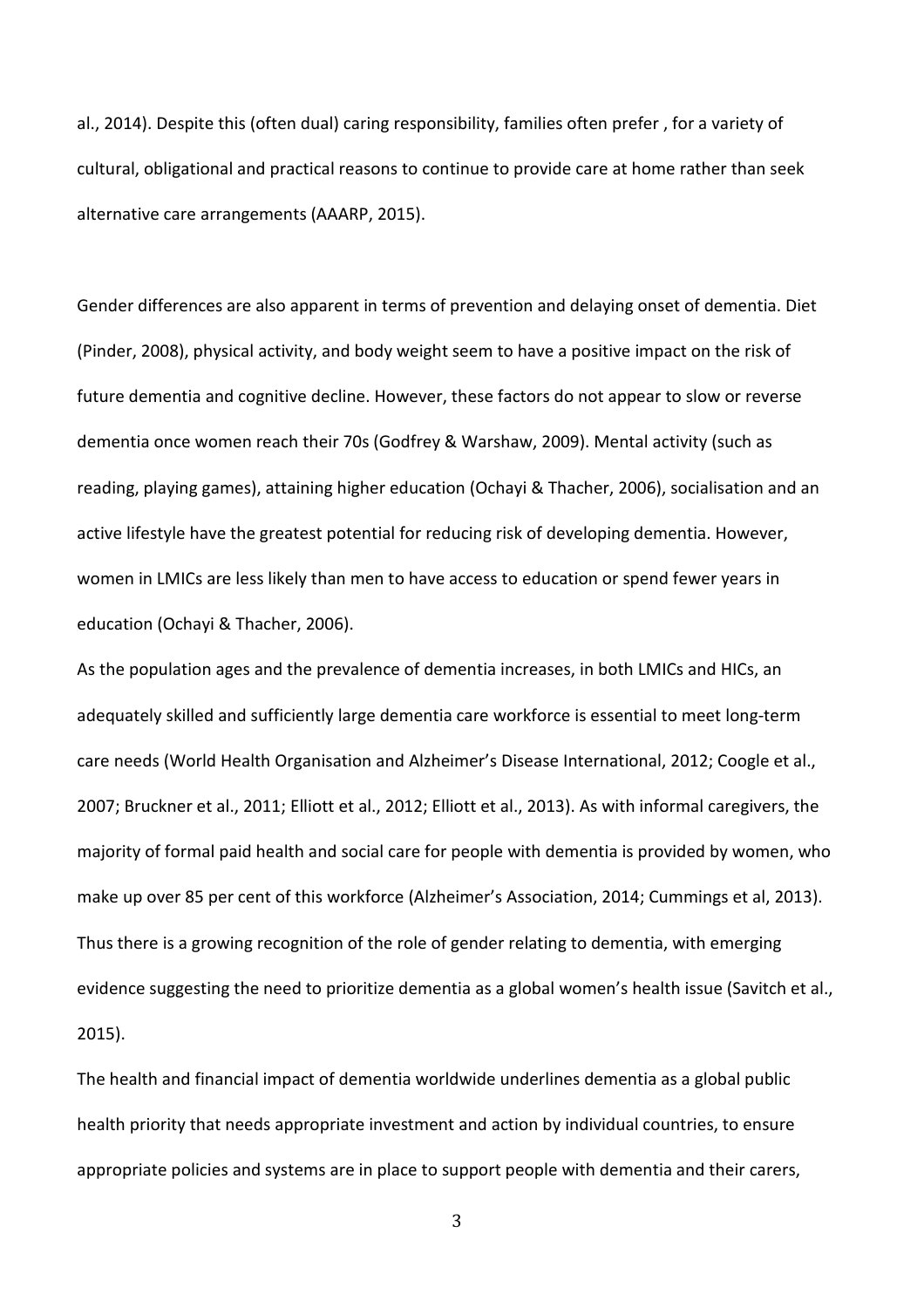especially women (World Health Organisation and Alzheimer's Disease International, 2012; Alzheimer's Disease International, 2015).

The key aim in conducting this integrative review was to understand the main issues affecting women in relation to dementia from an international perspective. Our objectives were to: 1) explore research relating specifically to women and dementia; 2) examine the effect of gender on women living with dementia and informal female carers and; 3) understand the issues affecting these groups of women with specific reference to LMICs, family structures and kinship, and migration and immigration.

#### **Methods**

### *Data search and selection*

An integrative review process was followed, to include a broad range of published literature, and allowing the inclusion and integration of research using diverse methodologies (Whittemore & Knafl, 2005). We systematically searched the databases Academic Search Complete, CINAHL, PsychINFO, Medline, Web of Science, PubMed and Google Scholar, alongside a search of relevant government department and third sector organisation websites and a general internet search. Search terms included: dementia, Alzheimer's; women, gender, female, feminis\*; caregiv\*, family carer, partner, spouse, daughter, mother, migration, immigration, language; and famil\*, structure, kinship, culture. Inclusion criteria were: published between January 2005 and December 2014, to provide the most recent research at the time the review was conducted; English language but with worldwide coverage; empirical research, review and expert opinion articles, with searches of titles, keywords, and abstracts. We excluded articles relating solely to medical intervention or clinical treatment, and biomedical research. Unpublished dissertations, policy and news articles were also excluded.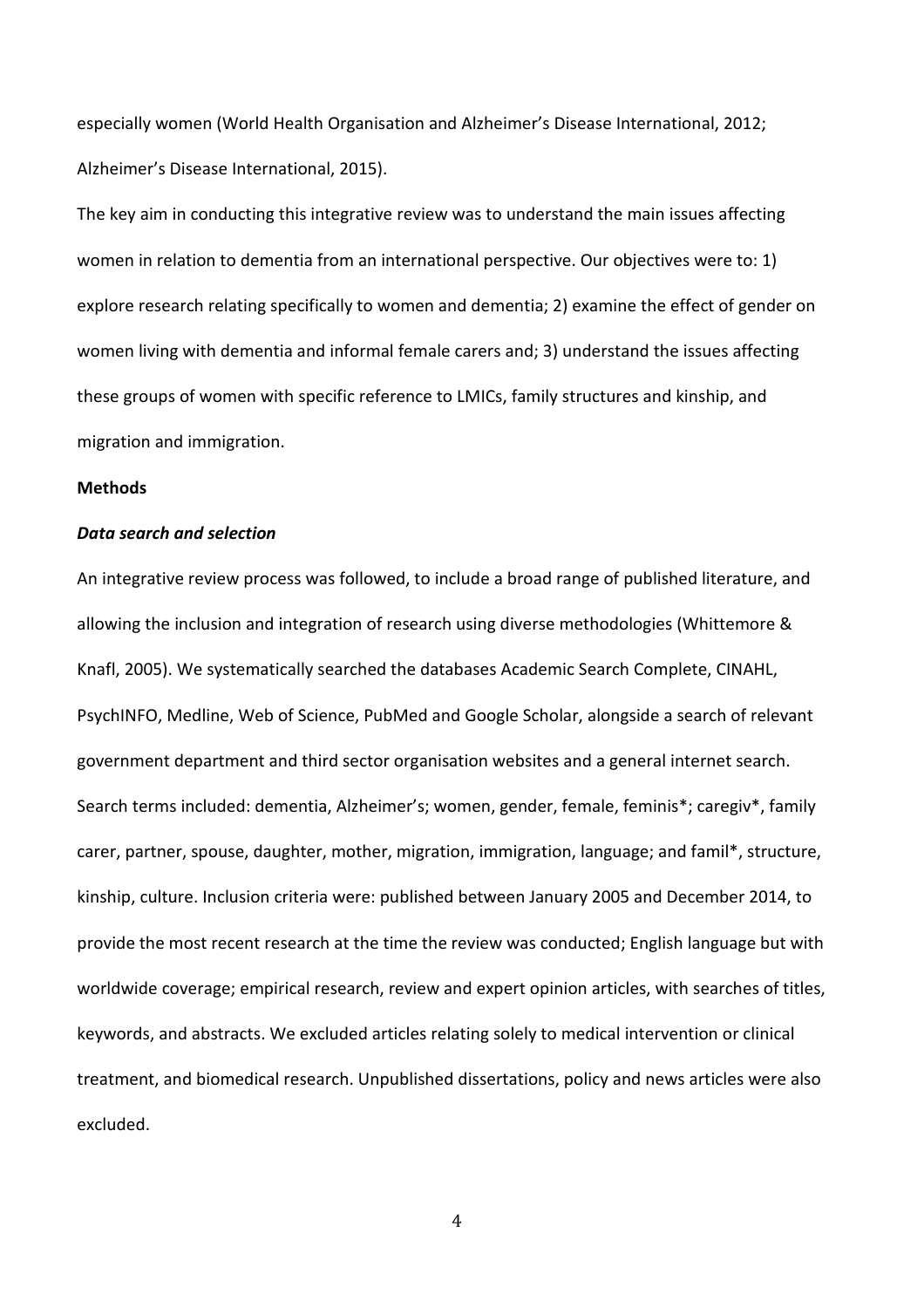### *Data extraction and synthesis*

A total of 36 searches of the relevant databases were conducted, from which 1270 papers were screened (from title and abstract) for relevance, giving 170 potentially relevant abstracts. Of these abstracts, the full text of 32 could not be accessed in the time available, 1 was the abstract of an unpublished conference paper and 13 were unpublished dissertations, which resulted in 124 full papers being retrieved for quality review. Further review of the full papers resulted in 63 being excluded due to not being fully relevant or not meeting inclusion criteria. Of those excluded, 28 were excluded as the majority of participants were female, but gender was not discussed at all; 6 were not focused on dementia care; in 24, gender was mentioned but was not the focus of the research; 3 did not present any method; 1 was an editorial and 1 was a news article. This resulted in 61 papers being included in the review, with a particular focus on 22 papers which were concerned specifically with women and dementia.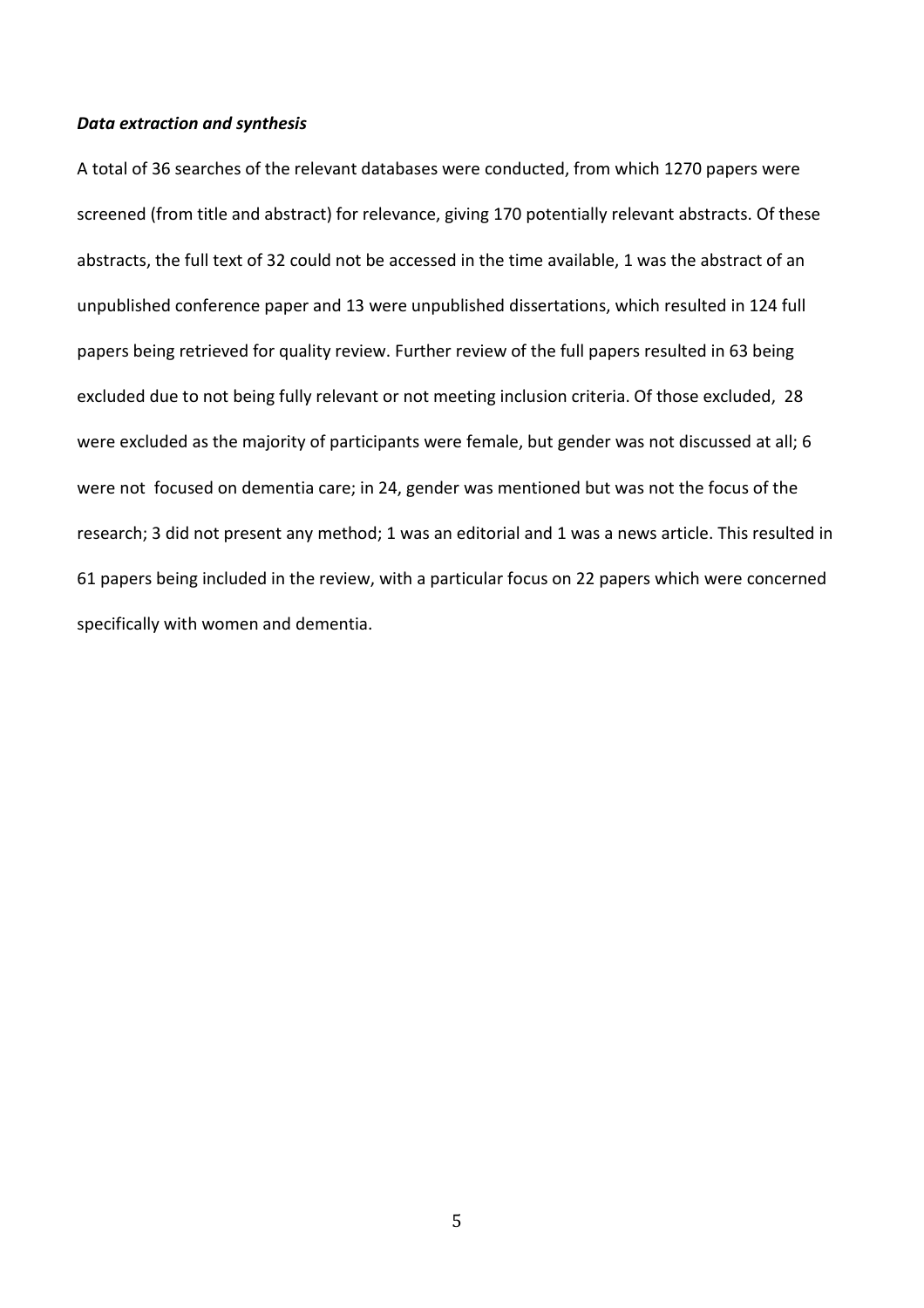

Figure 1: PRISMA Flow chart for the selection of studies on women and dementia

We developed a data extraction tool to collate relevant information about aims/objectives, method, findings, conclusions, and limitations adapted from the EPPI-Centre approach to assessing and synthesizing research evidence derived from various methodological approaches (Harden & Thomas, 2005; Jackson et al., 2005).

#### **Table 1: Country of focus**

| Upper-middle-income<br>economies |  | <b>High income economies</b> |    |
|----------------------------------|--|------------------------------|----|
| South Africa                     |  | <b>USA</b>                   | 26 |
| Turkey                           |  | Canada                       |    |
|                                  |  | UK                           | 8  |
|                                  |  | Spain                        |    |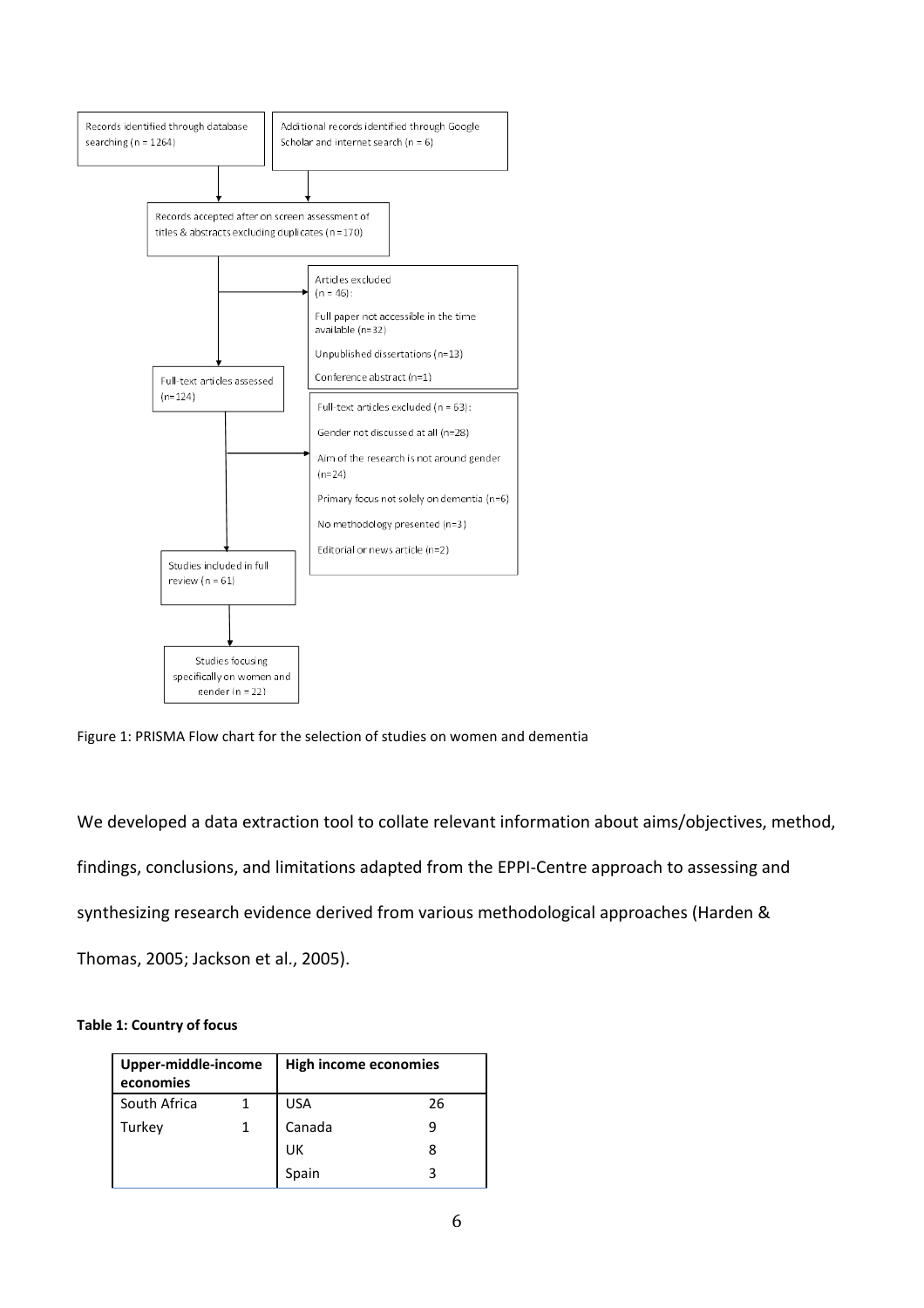| Upper-middle-income<br>economies | <b>High income economies</b> |    |
|----------------------------------|------------------------------|----|
|                                  | Japan                        | 3  |
|                                  | Cyprus                       | 2  |
|                                  | Finland                      | 2  |
|                                  | Sweden                       | 1  |
|                                  | Israel                       | 1  |
|                                  | Czech Republic               | 1  |
|                                  | Germany                      | 1  |
|                                  | <b>Netherlands</b>           | 1  |
|                                  | Norway                       | 1  |
| 2                                |                              | 59 |

An analysis of the country/area of focus for the analyzed studies showed that the majority of the research has been conducted in North America and Europe. There was very little research relating to LMICs, with only two papers emerging from the search that considered gender issues in the context of dementia in upper-middle income economies. None of the articles reported research that had been conducted in low income or lower-middle income countries. We also categorized the articles by the participant group the study focused upon (Table 2).

|  |  |  | Table 2: Participant group and research focus |
|--|--|--|-----------------------------------------------|
|--|--|--|-----------------------------------------------|

| Participant group/focus                  | <b>Number of papers</b> |
|------------------------------------------|-------------------------|
| Caregivers                               | 46                      |
| Person with dementia                     |                         |
| Prevalence                               |                         |
| Specific population groups/nationalities |                         |
| Person with dementia and caregivers      |                         |
| Total                                    |                         |

As Table 2 shows, three quarters of the papers focused on women as caregivers as the main participant group. There were far fewer papers focusing on women living with dementia. Both of the papers published from the upper middle-income countries focused on caregiving. The findings of the articles were then synthesized around two main groups, namely women with dementia, and family caregivers.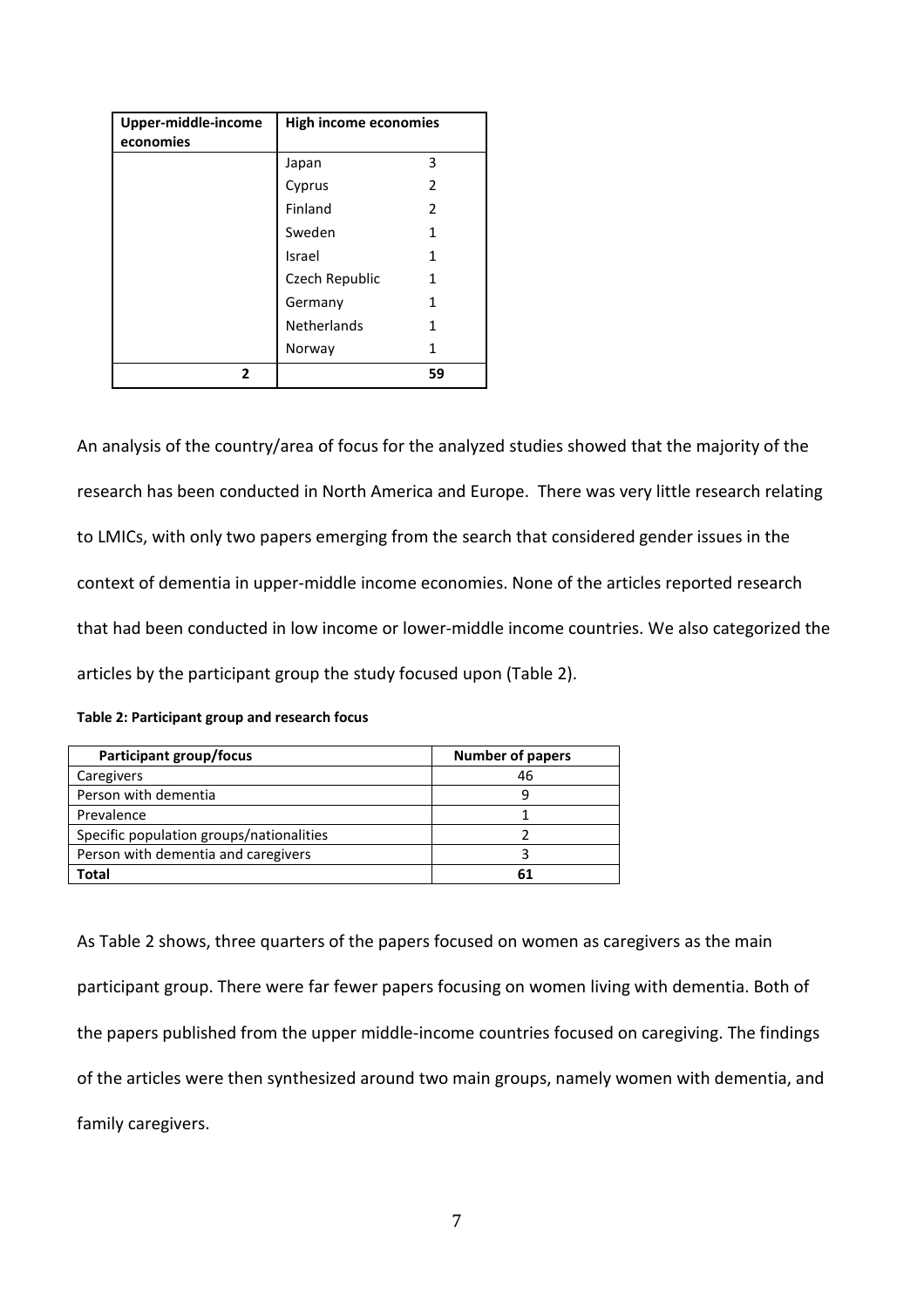### **Results**

## *Overview of the papers included*

This paper presents a review of 61 papers around women and dementia. For the purposes of the analysis, the papers were split into two groups: those that focused specifically on women and gender (group A), and those that focused on men, or gender more generally (group B) (table 3). The majority of research papers in group A (14 out of 22 studies) used qualitative methods; group B studies were predominantly quantitative in this approach (26 out of 39 papers). This potentially reflects the need to use methods that provide an in-depth understanding of the individual experiences affecting women in relation to dementia, rather than as a generalizable, homogenous group. A summary of the group A studies is shown in table 4.

|  | Table 3: methodological approaches of the reviewed papers, by group |  |
|--|---------------------------------------------------------------------|--|
|--|---------------------------------------------------------------------|--|

| methodology                   | <b>Group A: focused</b><br>specifically on<br>women and<br>gender | <b>Group B: focused</b><br>more generally on<br>gender and<br>dementia | <b>Total</b> |
|-------------------------------|-------------------------------------------------------------------|------------------------------------------------------------------------|--------------|
| Qualitative                   | 14                                                                | 8                                                                      | 22           |
| Quantitative                  | 4                                                                 | 26                                                                     | 30           |
| Systematic/literature review  | $\overline{\phantom{0}}$                                          | 4                                                                      | 4            |
| Mixed methods                 | 1                                                                 | 1                                                                      | 2            |
| Evidence based expert opinion | 3                                                                 |                                                                        | 3            |
|                               |                                                                   |                                                                        |              |
| <b>Grand Total</b>            | 22                                                                | 39                                                                     | 61           |

**Table 4 Summary of group A studies reviewed**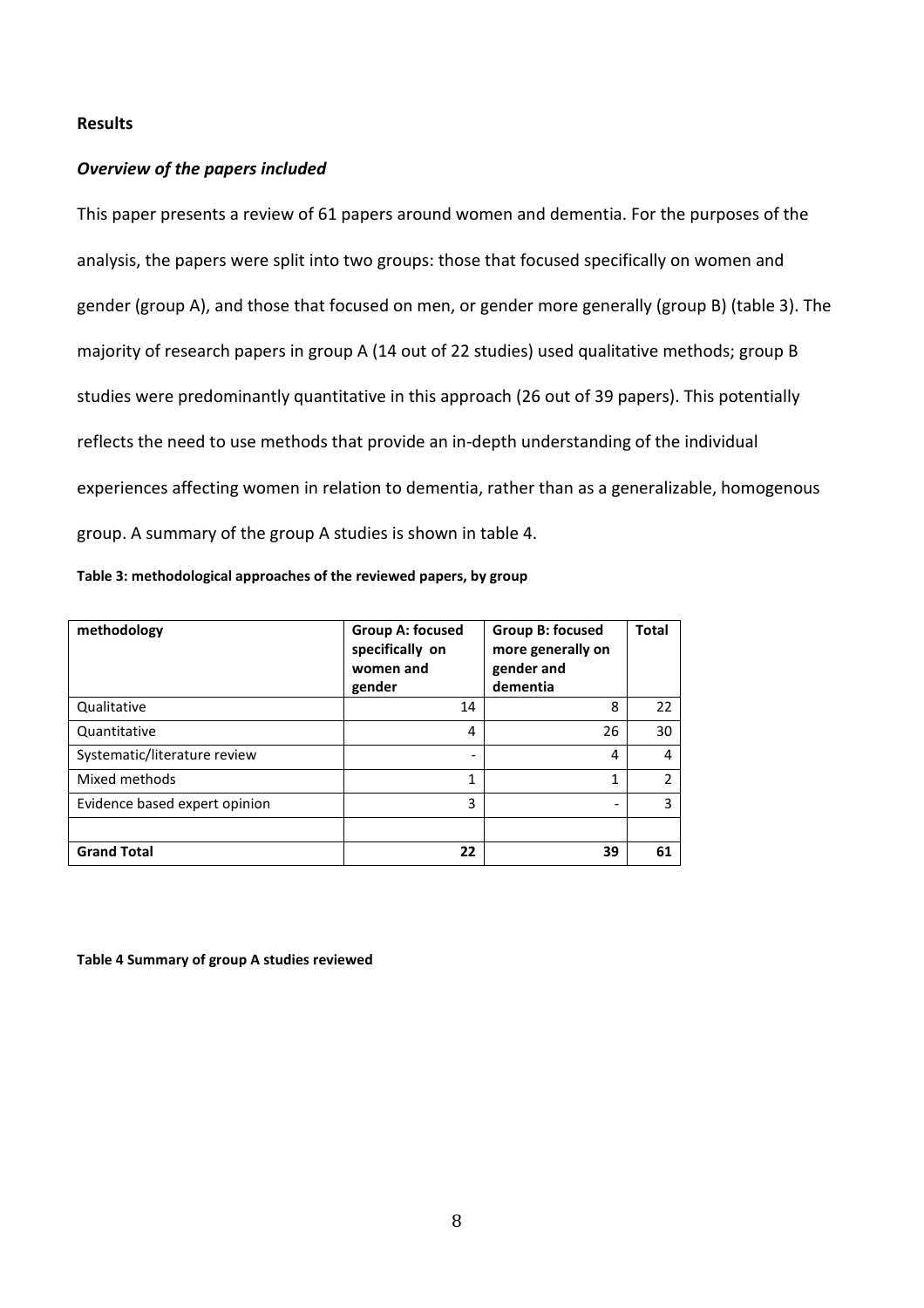| <b>Study</b>                         | country    | aims & objectives                                                                                                                                                                                                                          | method                                                                                                                                                                                                                                              | key findings relating to women and<br>dementia                                                                                                                                                                                                                                                                                                                                                |
|--------------------------------------|------------|--------------------------------------------------------------------------------------------------------------------------------------------------------------------------------------------------------------------------------------------|-----------------------------------------------------------------------------------------------------------------------------------------------------------------------------------------------------------------------------------------------------|-----------------------------------------------------------------------------------------------------------------------------------------------------------------------------------------------------------------------------------------------------------------------------------------------------------------------------------------------------------------------------------------------|
| Alzheimer's<br>Association<br>(2014) | <b>USA</b> | annual review of<br>Alzheimer's and other<br>related dementias in the<br>USA, with a focus on<br>women and dementia                                                                                                                        | Cross sectional questionnaire on<br>attitudes, knowledge and<br>experiences related to dementia.<br>N= 3102 American adults.<br>Analysed using descriptive<br>statistics.                                                                           | Women account for 63% of dementia<br>caregivers. The higher caregiving burden<br>can cause higher emotional and physical<br>stress, strained family relationships, and<br>lost employment opportunities                                                                                                                                                                                       |
| Borley et al.<br>(2014)              | UK         | to explore the lived<br>experience of becoming<br>cared for from the<br>perspective of a woman<br>with AD; offers a female<br>gendered viewpoint to<br>explore traditional<br>gender roles and a<br>woman's sense of self<br>and identity. | Qualitative case study of an 83<br>year-old women with mild<br>dementia living with her<br>husband, from two semi-<br>structured interviews.                                                                                                        | key experiences identified focus on<br>connection to past self and maintaining<br>that identity. The transition from caring<br>for role to a cared for role is difficult;<br>linked to identity as being central to<br>family life.                                                                                                                                                           |
| Boyle (2013)                         | UK         | to explore the social<br>processes of everyday<br>decision making by<br>couples living with<br>dementia                                                                                                                                    | Cross sectional. Ethnographic<br>approach, with couples in their<br>homes over 4+ visits; actual and<br>perceived decision making<br>abilities were assessed. N=42 (21<br>married couples, 12 women and<br>9 men with dementia)                     | Wife carers were more likely to use<br>facilitative support approaches than<br>men; husband carers adopted<br>supervisory or overseeing roles. Women<br>with dementia may be excluded from<br>decision making processes for daily<br>activities; spouses of both sexes often<br>excluded their partners with dementia<br>from major decisions.                                                |
| <b>Buse &amp; Twigg</b><br>(2014)    | UK         | to explore the ways that<br>handbag use can provide<br>insight on the lives of<br>women living with<br>dementia, and the role<br>of material objects in<br>the day to day<br>experiences of people<br>with dementia.                       | Cross sectional. Ethnographic<br>research in care homes, and with<br>people with dementia and their<br>family carers in their own homes.<br>Data analysed thematically. N=23<br>women with dementia; N=29<br>family carers; N=28 care home<br>staff | Material objects such as handbags can<br>help retain connections to identity and<br>facilitate transition into care. Handbags<br>facilitated telling stories about their<br>lives, and provided women in care with<br>a sense of security. The loss of handbags<br>as the dementia progresses signifies a<br>loss of independence.                                                            |
| Calasanti &<br>Bowen<br>(2006)       | <b>USA</b> | to explore the extent to<br>which gender may<br>influence how spouses<br>experience care work.                                                                                                                                             | Cross sectional. Qualitative,<br>gender-sensitive constructionist<br>approach, using semi structured<br>interviews. Analysed<br>thematically. N=22 spousal<br>caregivers (13 women, 9 men),<br>mean age 72 yrs (65-83).                             | Crossing gender boundaries involves<br>assuming gender inappropriate or<br>atypical tasks - the ease with which men<br>and women cross these boundaries<br>differs. Caregivers seek to preserve the<br>sense of self as a gendered being of the<br>care recipient.                                                                                                                            |
| Carter et al.<br>(2012)              | <b>USA</b> | to address gaps in<br>knowledge and identify<br>specific sex-based<br>research questions for<br>future study relating to<br>sex and gender<br>differences in AD.                                                                           | Expert opinion, round table<br>discussion with 14 expert<br>participants: presented data,<br>identified gaps in knowledge, and<br>discussed future research<br>questions on sex differences in<br>AD with a specific focus on<br>women.             | over 70% of informal caregivers in the<br>US are women. Husbands with AD<br>receive 31% more hours of care than<br>wives do from their husbands. Adult<br>children, usually daughters, intervene<br>more to help husbands caring for their<br>wives, particularly as the disease<br>progresses. Women have lower levels of<br>social support and poorer psychological<br>and physical health. |
| de la Cuesta-<br>Benjumea<br>(2011)  | Spain      | to uncover the<br>strategies that women<br>caregivers of relatives<br>with advanced dementia<br>use to rest from care-<br>giving.                                                                                                          | Qualitative constructivist<br>grounded theory approach. Semi-<br>structured interviews with n=23<br>female long term caregivers of<br>relatives with advanced AD who<br>were completely dependent.                                                  | Women caregivers are the most<br>exposed to<br>social isolation and to the burden of<br>care. Women need to disconnect from<br>the caregiver role, and take leave from<br>caregiving through: Connecting with<br>one's own life; building moments of life<br>in common with the sick relative; and<br>keeping in touch with caregiving.                                                       |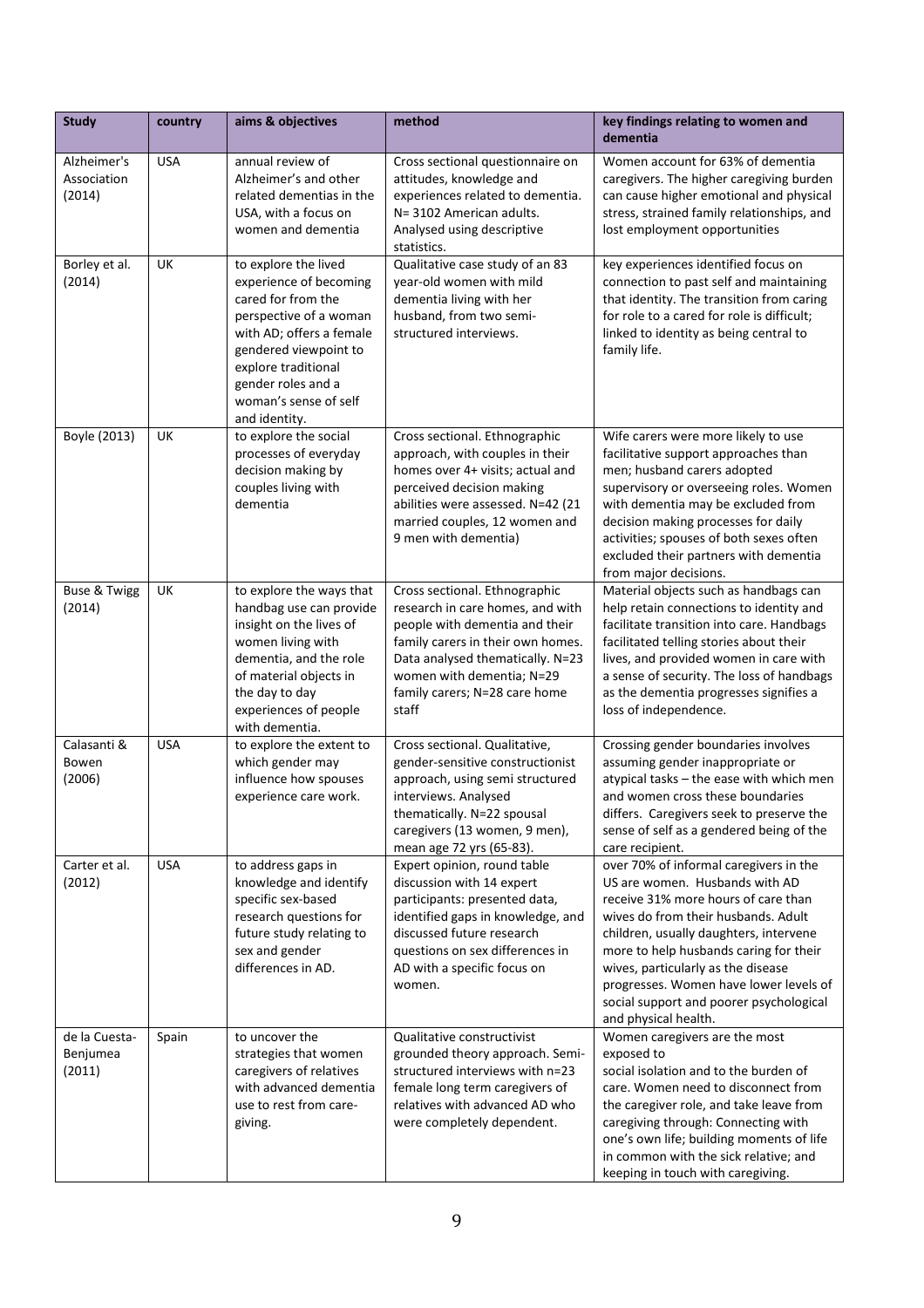| <b>Study</b>                   | country    | aims & objectives                                                                                                                                                                                                       | method                                                                                                                                                                                                                                                                                                                                                                            | key findings relating to women and<br>dementia                                                                                                                                                                                                                                                                                                                                                       |
|--------------------------------|------------|-------------------------------------------------------------------------------------------------------------------------------------------------------------------------------------------------------------------------|-----------------------------------------------------------------------------------------------------------------------------------------------------------------------------------------------------------------------------------------------------------------------------------------------------------------------------------------------------------------------------------|------------------------------------------------------------------------------------------------------------------------------------------------------------------------------------------------------------------------------------------------------------------------------------------------------------------------------------------------------------------------------------------------------|
| Dunham &<br>Cannon<br>(2008)   | <b>USA</b> | to examine the ways in<br>which caregivers discuss<br>the issues of power and<br>control, their use of<br>medical and cultural<br>knowledge in that<br>process, and the ways in<br>which that knowledge is<br>resisted. | Cross sectional qualitative<br>interviews with n=26 female<br>family caregivers in rural and<br>urban settings. Age range 29-74.                                                                                                                                                                                                                                                  | Women expressed their responsibility as<br>carers in gendered terms, as part of<br>their identity as a woman. There was a<br>recognised lack of fairness that the men<br>were involved in decision making about<br>care, but not in the day to day aspects of<br>care.                                                                                                                               |
| Eriksson et<br>al. (2013)      | Sweden     | to explore the gendered<br>meaning of long-term<br>caregiving from the<br>perspective of women<br>providing home care for<br>a spouse suffering from<br>dementia.                                                       | Longitudinal qualitative study of<br>40 interviews conducted with 12<br>women over 5 years.                                                                                                                                                                                                                                                                                       | Caregivers reflected on their caregiving<br>activities in terms of both general and<br>heteronormative expectations. The act<br>of caring leads to introspections<br>concerning perceived 'shortcomings' as<br>a caregiver, and downplaying of the<br>need for support in day-to-day caring.                                                                                                         |
| Flores et al.<br>(2009)        | <b>USA</b> | to provide a clear and in-<br>depth analysis of how a<br>U.S.-born Latina<br>daughter of immigrant<br>parents struggles to<br>enact and honour the<br>value of familism as her<br>"Hispanic" and U.S.<br>values clash.  | Case study of a 53 year old single<br>US born Latina female caregiver<br>for her mother who has<br>dementia using semi-structured<br>qualitative interviews.                                                                                                                                                                                                                      | The daughter conforms to the cultural<br>(and familial) expectation to become her<br>mother's primary caregiver, albeit with<br>an understanding of the cultural<br>difference with this and the US<br>approach. Caregiving remains the<br>responsibility of the family due to both<br>familistic beliefs and limited access to<br>social services.                                                  |
| Godfrey & El-<br>Badri (2009)  | <b>USA</b> | to discuss the benefits of<br>clinical strategies for<br>managing dementia in<br>the ageing woman                                                                                                                       | expert opinion and review of<br>current practice and evidence                                                                                                                                                                                                                                                                                                                     | Clinical and lifestyle factors that affect<br>the onset on AD include volunteering,<br>mental stimulation such as reading and<br>playing games, and memory stimulation,<br>exercise and social engagement. Mental<br>activity, attaining higher education, and<br>an active lifestyle have the greatest<br>potential for avoiding or reducing risk of<br>developing AD or dementia.                  |
| Godfrey &<br>Warshaw<br>(2009) | <b>USA</b> | to shares lessons<br>learned and practical<br>strategies to address the<br>medical needs of<br>women whose health<br>may be compromised as<br>a result of their caring<br>for others.                                   | expert opinion and review of<br>current practice and evidence                                                                                                                                                                                                                                                                                                                     | Anxiety and depression are more<br>common among women under stress as<br>caregivers. As older women assume<br>caregiver responsibilities at a more<br>advanced age, the ability to look after<br>themselves will assume greater urgency<br>and be harder to achieve.                                                                                                                                 |
| Gray et al.<br>(2009)          | <b>USA</b> | to examine ethnic<br>differences in female<br>dementia family<br>caregivers' knowledge,<br>attitudes, and beliefs<br>about Alzheimer disease<br>$(AD)$ .                                                                | Cross sectional quantitative<br>structured interviews with 236<br>female caregivers caring for a<br>relative with AD. N=84 Anglo,<br>n=83 Hispanic/Latino and n=48<br>Chinese American women.<br>Measures used: Knowledge of AD<br>and Epidemiology/Aetiology<br>Disease Scale; perception of AD<br>treatment effectiveness;<br>perceived threat of AD; AD<br>information source. | Differences were found in knowledge<br>and attitudes and information sources<br>between ethnic groups. Socially and<br>culturally based constructions of<br>dementia can impact all aspects of<br>caregiving, including understanding and<br>interpreting symptoms, help seeking<br>behaviours, patient and family's<br>treatment preferences and<br>expectations, and compliance with<br>treatment. |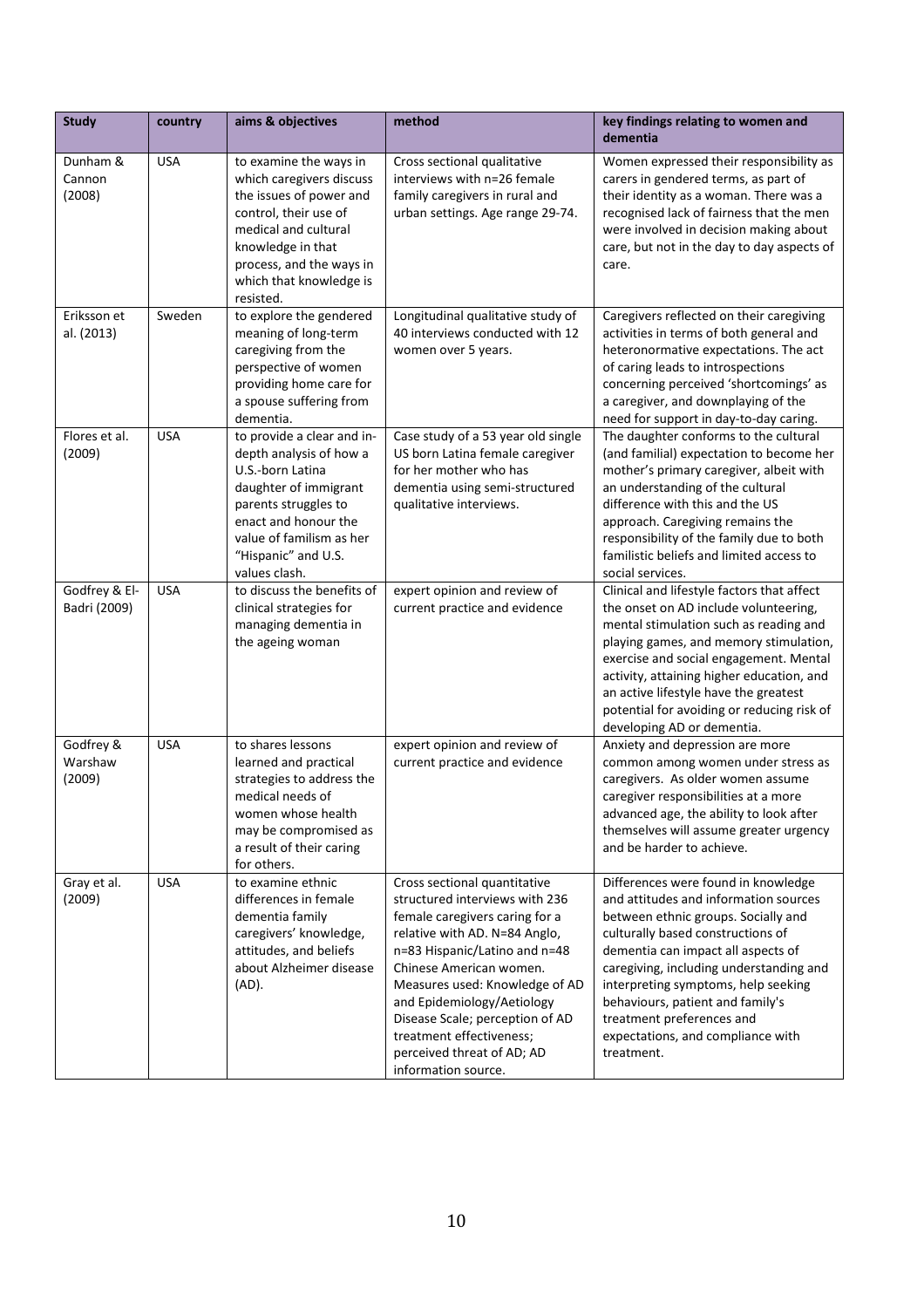| <b>Study</b>                      | country    | aims & objectives                                                                                                                                                                                                                     | method                                                                                                                                                                                                                                                                                                                                                                                                                                                 | key findings relating to women and<br>dementia                                                                                                                                                                                                                                                                                                                                                                                                                               |
|-----------------------------------|------------|---------------------------------------------------------------------------------------------------------------------------------------------------------------------------------------------------------------------------------------|--------------------------------------------------------------------------------------------------------------------------------------------------------------------------------------------------------------------------------------------------------------------------------------------------------------------------------------------------------------------------------------------------------------------------------------------------------|------------------------------------------------------------------------------------------------------------------------------------------------------------------------------------------------------------------------------------------------------------------------------------------------------------------------------------------------------------------------------------------------------------------------------------------------------------------------------|
| Neufeld et al.<br>(2007)          | Canada     | to understand non-<br>supportive interactions<br>within the context of<br>relationships and social<br>settings.                                                                                                                       | Longitudinal, part of a wider<br>qualitative study on women as<br>caregivers. One or two in-depth<br>interviews were conducted over<br>three phases with n=15 women<br>caring for a family member with<br>dementia                                                                                                                                                                                                                                     | Women caregivers identified non-<br>supportive interactions from<br>family/friends and health providers:<br>negative (blaming, criticising, refusing<br>requests for support); ineffective<br>(intended to be helpful but not giving<br>the support needed, inappropriate<br>advice) and absent (need for support<br>was not recognised, intimidation, being<br>in conflict with others).                                                                                    |
| Price (2011)                      | UK         | to explore the care-<br>giving experiences<br>lesbian women whose<br>care-giving relationships<br>occurred within a range<br>of familial and social<br>contexts.                                                                      | Qualitative study with n=8<br>lesbian participants caring for a<br>parent with dementia. Age range<br>23-62 yrs. Analysed thematically.                                                                                                                                                                                                                                                                                                                | Particular issues face those not living in<br>heteronormative family contexts, such<br>as lesbian carers of family and friends.<br>Importance of reliance on support from<br>wider networks of friends outside the<br>biological family, especially where family<br>relationships have been strained prior to<br>the diagnosis. Need to incorporate the<br>contributions of families of choice into<br>assessment and care provision<br>processes, procedures and practices. |
| Romero-<br>Moreno et al<br>(2014) | Spain      | to analyse the<br>moderator role of<br>feelings of guilt on the<br>relationship between<br>frequency of leisure<br>activities and depressive<br>symptoms in dementia<br>family caregivers, in<br>particular daughter<br>caregivers    | Quantitative study with n=351<br>family caregivers recruited via<br>Social and Health care centres.<br>78.6% female, 21.4% male; mean<br>age 60.19; most were daughters<br>(59%), wives (20%), husbands<br>$(11%)$ and sons $(11%).$<br>Measures: Caregiver guilt<br>questionnaire, revised memory<br>and behaviour problems<br>checklist, Barthel Index<br>(functional status), leisure time<br>satisfaction assessment, CES-D<br>scale (depression). | There is a gender difference in how guilt<br>is experienced, and also within different<br>kinship sub-groups.                                                                                                                                                                                                                                                                                                                                                                |
| Simpson &<br>Carter (2013)        | <b>USA</b> | to obtain a better<br>understanding of the<br>role of mastery (global<br>and caregiving) in wives'<br>versus daughters'<br>experience of caring for<br>a person with dementia.                                                        | Cross sectional quantitative study<br>of n=33 wives (mean age 70.7)<br>and 34 daughters (mean age<br>54.7) caring for persons with<br>dementia were enrolled.<br>Measures: Global mastery scale;<br>caregiving mastery scale;<br>Perceived stress scale; CES-D<br>scale, dementia severity rating<br>scale; Neuropsychiatric<br>Inventory.                                                                                                             | Daughters reported more days with<br>poorer mental health compared with<br>wives; both reported similar levels of<br>stress and depressive symptoms. The<br>correlations between stressors,<br>caregiver stress, and depressive<br>symptoms were significant for wives but<br>not daughters. Caregiver mastery was<br>strongly related to stress and depressive<br>symptoms for wives but not for<br>daughters.                                                              |
| Toepfer et al.<br>(2014)          | Germany    | to examine the meaning<br>system and<br>interpretative frame<br>that caring daughters<br>and wives draw upon to<br>reconstruct filial and<br>spousal identities in the<br>adjustment process of<br>role-making and<br>meaning-making. | Cross sectional semi-structured<br>interviews with n=29 female<br>caregivers 16 wives (mean age<br>67.5) and 13 daughters (mean<br>age 51.6).                                                                                                                                                                                                                                                                                                          | Highlight the dementia caregivers'<br>dilemma between aspiration and reality<br>of perceiving themselves as good carers<br>and explains why dementia caregivers<br>do not use support services.                                                                                                                                                                                                                                                                              |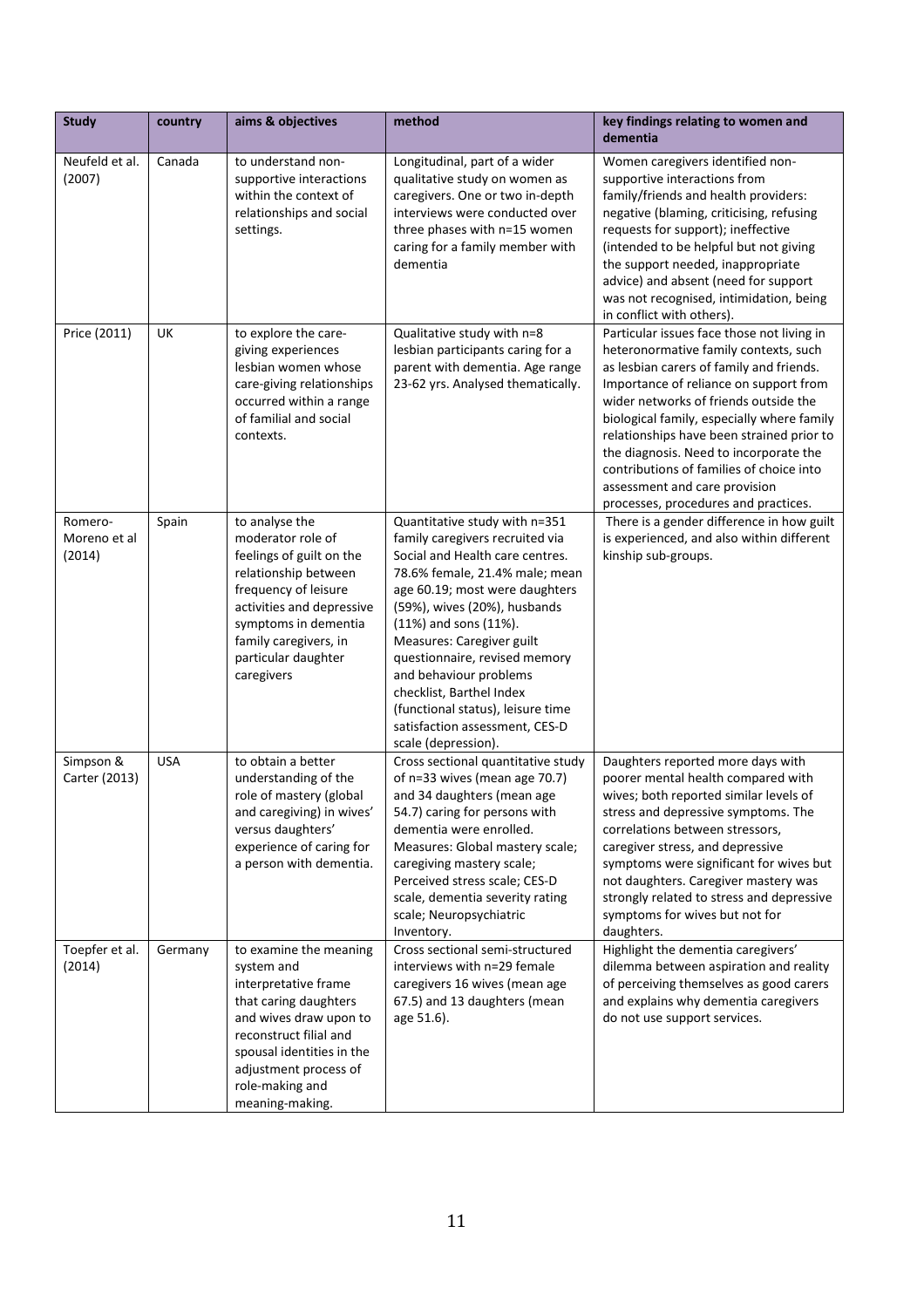| <b>Study</b>                  | country    | aims & objectives                                                                                                                                                                                                                            | method                                                                                                                                                                                                                                                                                                                                            | key findings relating to women and<br>dementia                                                                                                                                                                                                                                                                                                                             |
|-------------------------------|------------|----------------------------------------------------------------------------------------------------------------------------------------------------------------------------------------------------------------------------------------------|---------------------------------------------------------------------------------------------------------------------------------------------------------------------------------------------------------------------------------------------------------------------------------------------------------------------------------------------------|----------------------------------------------------------------------------------------------------------------------------------------------------------------------------------------------------------------------------------------------------------------------------------------------------------------------------------------------------------------------------|
| Ward-Griffin<br>et al. (2006) | Canada     | to report on the<br>mothers' accounts of<br>receiving care from their<br>daughters, thereby<br>bringing elderly women<br>from the margin to the<br>centre of the debate on<br>dementia care.                                                 | Longitudinal qualitative study<br>guided by feminist and life course<br>perspectives; two interviews<br>conducted 6-9 months apart;<br>separate interviews were<br>conducted with the mother and<br>daughter. N=10 mothers with<br>dementia (mean age 88; range<br>75-98; MMSE score >=17) and<br>N=15 caregiver daughters (mean<br>age 49.6 yrs) | All mothers received some degree of<br>help, such as personal care,<br>transportation, housekeeping, or meal<br>preparation, from their daughters. All<br>described gratitude for care received,<br>but guilt for being a burden.<br>Demonstrates a need to listen to views<br>of women with dementia                                                                      |
| Ward-Griffin<br>et al. (2007) | Canada     | to guide and advance<br>nursing knowledge<br>of mother-daughter<br>relationships in the<br>dementia care process.                                                                                                                            | Longitudinal qualitative study<br>guided by feminist and life course<br>perspectives; two interviews<br>conducted 6-9 months apart;<br>separate interviews were<br>conducted with the mother and<br>daughter. N=10 mothers with<br>dementia (mean age 88; range<br>75-98; MMSE score >=17) and<br>N=15 caregiver daughters (mean<br>age 49.6 yrs) | Four types of mother-daughter<br>relationships within the dementia care<br>process were: custodial, cooperative,<br>combative, and cohesive. Custodial and<br>cooperative were more task focused,<br>combative and cohesive were more<br>emotion focused. Contextual factors,<br>such as expectations of care and levels<br>of support, influenced these<br>relationships. |
| Westwood<br>(2014)            | <b>UK</b>  | to address the gap in<br>knowledge about how<br>the respective<br>sexualities and sexual<br>identities of lesbian and<br>bisexual women inform<br>their experiences of<br>dementia, how they are<br>supported in dementia<br>care provision. | information from 4 sources:<br>systematic review of ageing,<br>gender and sexuality, focused on<br>dementia; semi-structured<br>interviews with 36 lesbians and<br>bisexual women; Dementia<br>Services Equality Impact<br>Assessment; professional<br>experience of the author. Data<br>was synthesised and clustered<br>into themes.            | Lesbian and bisexual women with<br>dementia are differently affected in<br>relation to residential dementia<br>provision in terms of: less recognition;<br>increased need for concealment;<br>reduced opportunities for identity and<br>memory work; and a lack of choice in<br>provision.                                                                                 |
| Shriver et al.<br>(2010)      | <b>USA</b> | to provide an overview<br>of how AD affects<br>women in the USA                                                                                                                                                                              | anthology of case studies, essays<br>and experiences relating to<br>women and dementia in America                                                                                                                                                                                                                                                 | 65 percent of the 5.3 million people<br>living with Alzheimer's are women, and<br>10 million American women either have<br>Alzheimer's or are caring for someone<br>with the disease. Alzheimer's effects are<br>felt across society.                                                                                                                                      |

# *Women living with dementia*

The main themes emerging from the literature were about *identity*, and *maintaining independence*

around decision-making. Relatively few papers that focused on the experiences of women with

dementia actually included the views and perceptions of women themselves (Borely et al. 2014;

Buse & Twigg, 2014; Ward-Griffin et al., 2006; Ward-Griffin et al., 2007).

*Identity*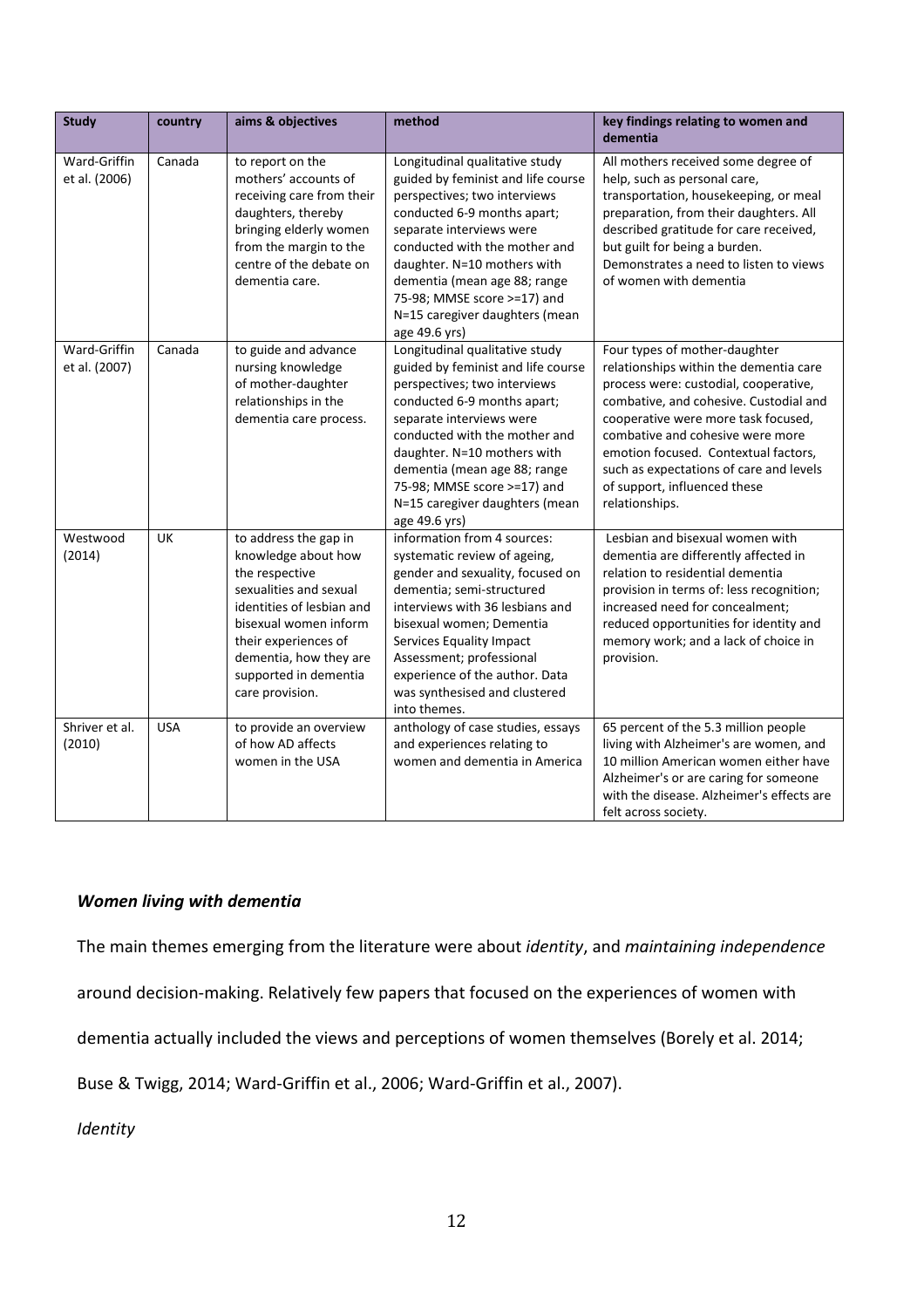The identity of women living with dementia needs to be considered as part of a whole family system, which includes their wider role prior to the onset of dementia, and to examine how this impacts on the changing dynamics of family interactions after diagnosis (Borley et al., 2014). The transition from "carer" to "cared-for" can be especially challenging, and reinforcing women's identity as a central figure in the family was a key factor in maintaining quality of life (Borley et al., 2014). Material objects and possessions can offer continuity with past social identities, as well as providing a sense of comfort and security. For example, a study of women with dementia and handbags found that the bags enabled connections to memories and identities and that keeping bags symbolised resistance to loss of identity (Buse & Twigg, 2014). Heterosexual spousal carers also supported their partner with dementia to retain their identity, through maintaining a level of gendered sense of self and appearance, such as applying make-up for a female partner (Calasanti & Bowen, 2006). For lesbian and bisexual women, having their identity recognised and acknowledged can be problematic within heteronormative care contexts, which may lead to avoidance of support services (Price, 2010; Price, 2011; Westwood, 2014). In some countries, identity maintenance is difficult due to lack of understanding of dementia generally (Mushi et al., 2014; Spittel, 2014). For example, in Ghana, older women's cognitive impairment or disorientation was reported to result in social exclusion and relocation to 'witch camps' (Alzheimer's and Related Disorders Association Ghana, 2012).

#### *Maintaining Independence*

There are difficulties in adapting to changing relationships and needs as dementia progresses (Ward-Griffin et al., 2007), and relinquishing traditional gender roles within the family (Borley et al., 2014). Recognising the need for help, and accepting support was difficult when maintaining independence was still important to the person with dementia. Mothers with dementia described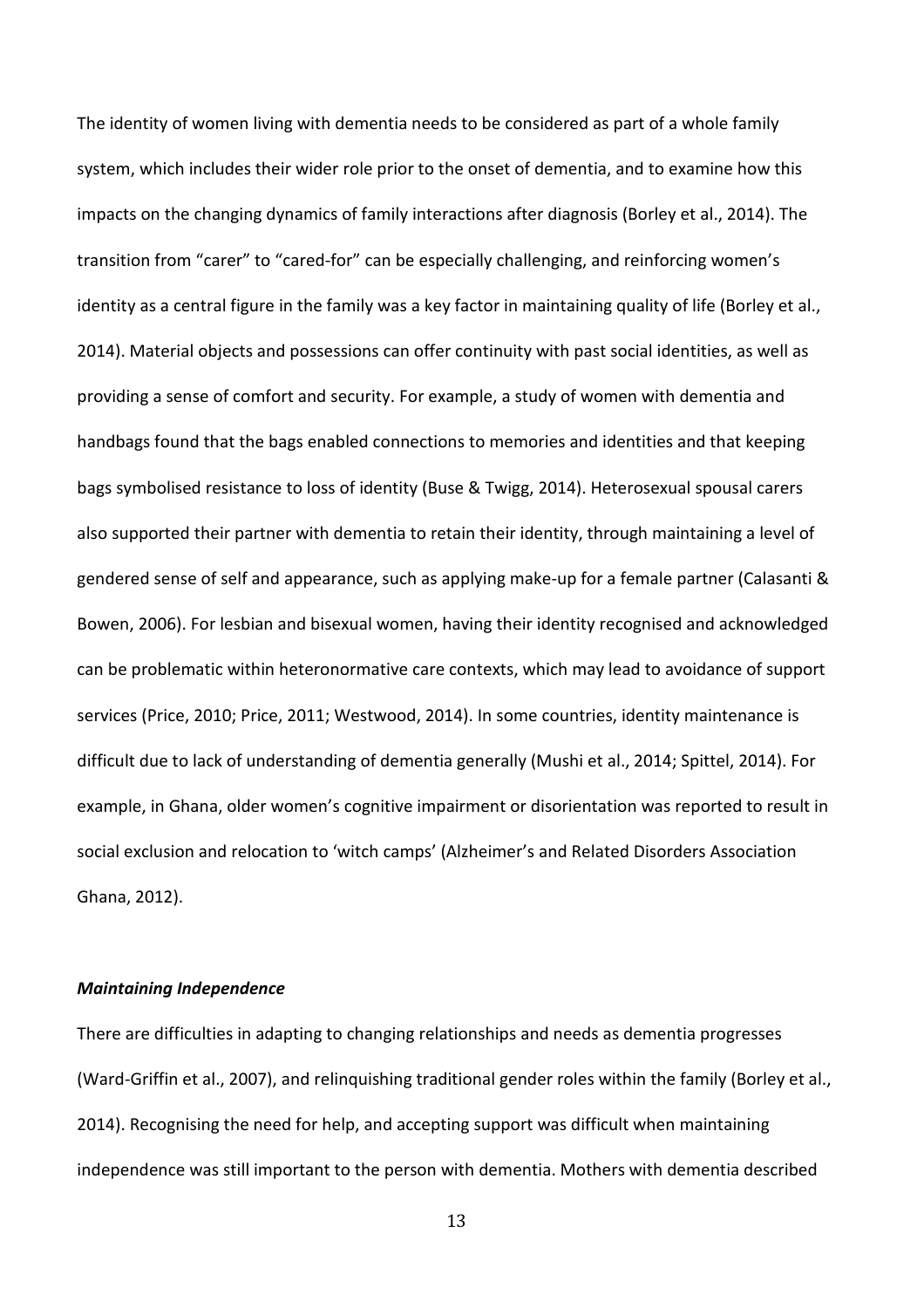their gratitude for daughters taking care of them, but at the same time reported feeling that they were a burden to them, introducing the concept of 'grateful guilt' (Ward-Griffin et al., 2006). Mothers needing care from their daughters wanted to keep some degree of control and independence over the caregiving relationship (Watt et al., 2014), and maintain their dignity (Ward-Griffin et al., 2006; Dunham & Cannon, 2008).

#### *Women family caregivers*

The majority of papers reviewed focused on the experience of women family caregivers. The themes emerging from these studies were *roles and identities*; *cultural expectations and motivation for providing care*; *impact of caregiving* and *coping strategies*.

### *Roles and identities*

Dementia significantly impacts not only on the person diagnosed, but also their family and friends (Peel, 2017). The decline in cognitive function experienced by people with dementia means increasing levels of care, often provided by women, usually wives, daughters, or daughters-in-law (World Health Organisation and Alzheimer's Disease International, 2012; Gray et al., 2009; Wezel et al., 2016; Ono et al., 2010). Most partners or adult children providing long-term support for someone living with dementia will experience relational and role change (Dunham & Cannon, 2008; Boylestein & Hayes, 2012; Toepfer et al., 2014) whereby they will eventually see themselves as a carer or caregiver – and these dynamics are often experienced differently for women and men (Carter et al., 2012; Boylestein & Hayes, 2012; Baker & Robertson, 2008; Friedmann & Buckwalter, 2014; Eriksson et al., 2013; Hayes et al., 2010; Russell, 2007; Calasanti & King, 2007; Dunkle et al., 2014). While husbands appeared to find it more challenging to adapt to taking on new daily household tasks, such as taking on the role of being the food provider (Russell, 2007; Boyle, 2013; Fjellström et al., 2010), adding to their stress as a caregiver, they were more likely to ask for help to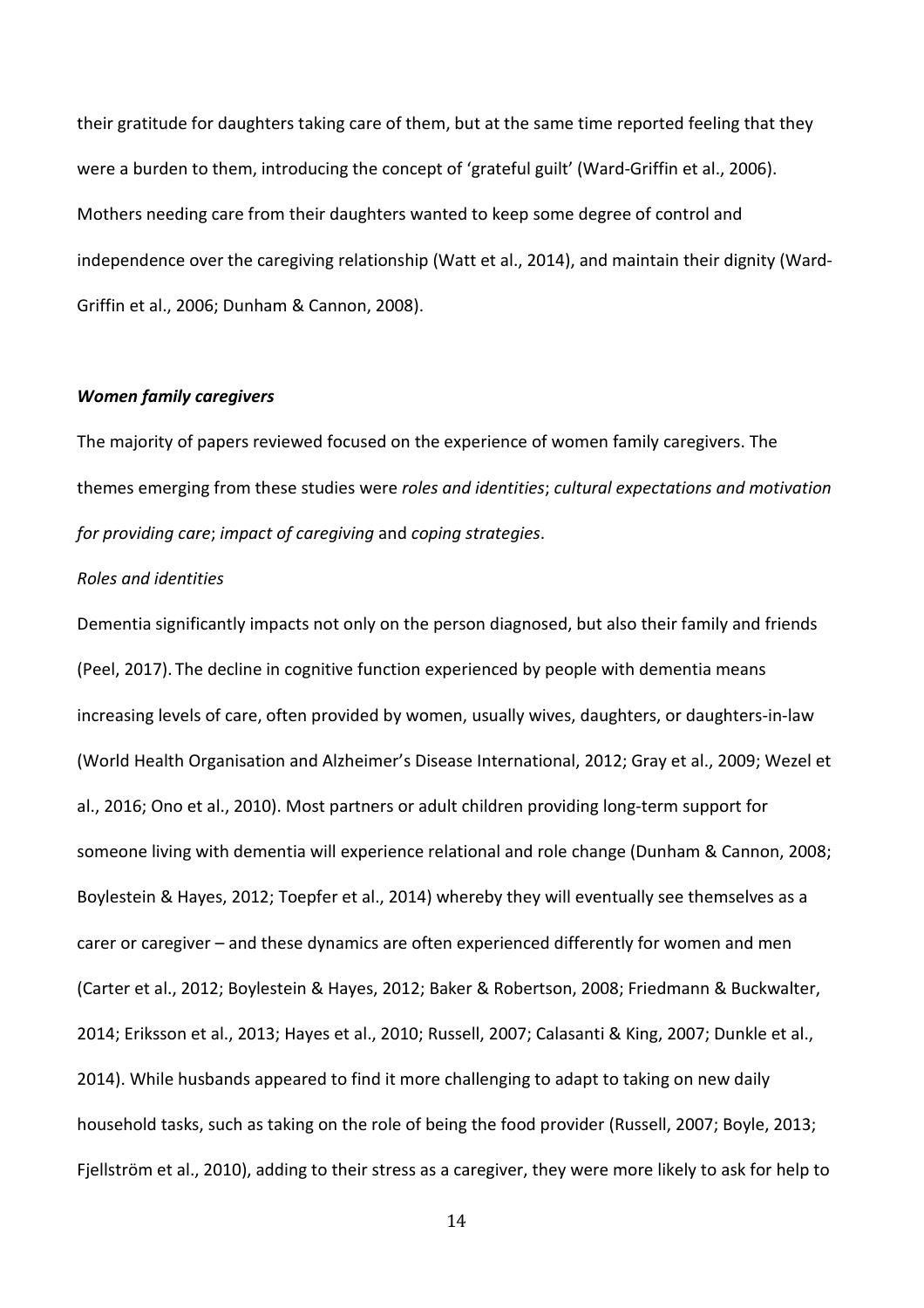perform these tasks (Sun et al., 2008), and have more informal help (Brown et al., 2007; Forbes et al., 2008). Women were reported to be more prepared to take on additional gendered tasks, and it was often viewed as a gradual extension of their existing work within their household (Calasanti & Bowen, 2006).

### *Cultural expectations*

Views about traditional gendered cultural and societal expectations of the caregiver role assume women have a 'natural aptitude for caring' (Toepfer et al., 2014), and the desire to enhance the wellbeing of their family members (Ducharme et al., 2011), with differences between men and women caregivers highlighted in a number of studies (Papastavrou et al., 2007; Gibbons et al., 2014). A higher proportion of women (39%) than men (33%) report they had no choice in becoming an informal caregiver (Alzheimer's Association, 2014). Reasons for becoming a caregiver included feeling a complex mix of expectation and obligation, along with love, and gratitude for the person with dementia, repaying the care they received as children (Flores et al, 2009; Price, 2011; Ward-Griffin et al., 2006; Dunham & Cannon, 2008; Toribio-Díaz, 2013). Religious reasons were also cited in more recent papers for voluntarily providing care (Watt et al., 2014; Wezel et al., 2016; Friedmann & Buckwalter, 2014). There is a legal responsibility on families to provide elder care in Sri Lanka and other Asian countries (Watt et al., 2014; SEARO, 2012) within multigenerational households. Family care is seen in some cultural contexts to be superior to professional care as it is more loving and secure (Flores et al, 2009; Gray et al., 2009; Wezel et al., 2016).

### *Impact of caregiving*

While there are positive factors associated with becoming a caregiver, namely pride and satisfaction (Watt et al., 2014), providing care to a person with dementia is a long-term commitment with a potential negative health impact on the caregiver. Women provide care for a longer period of time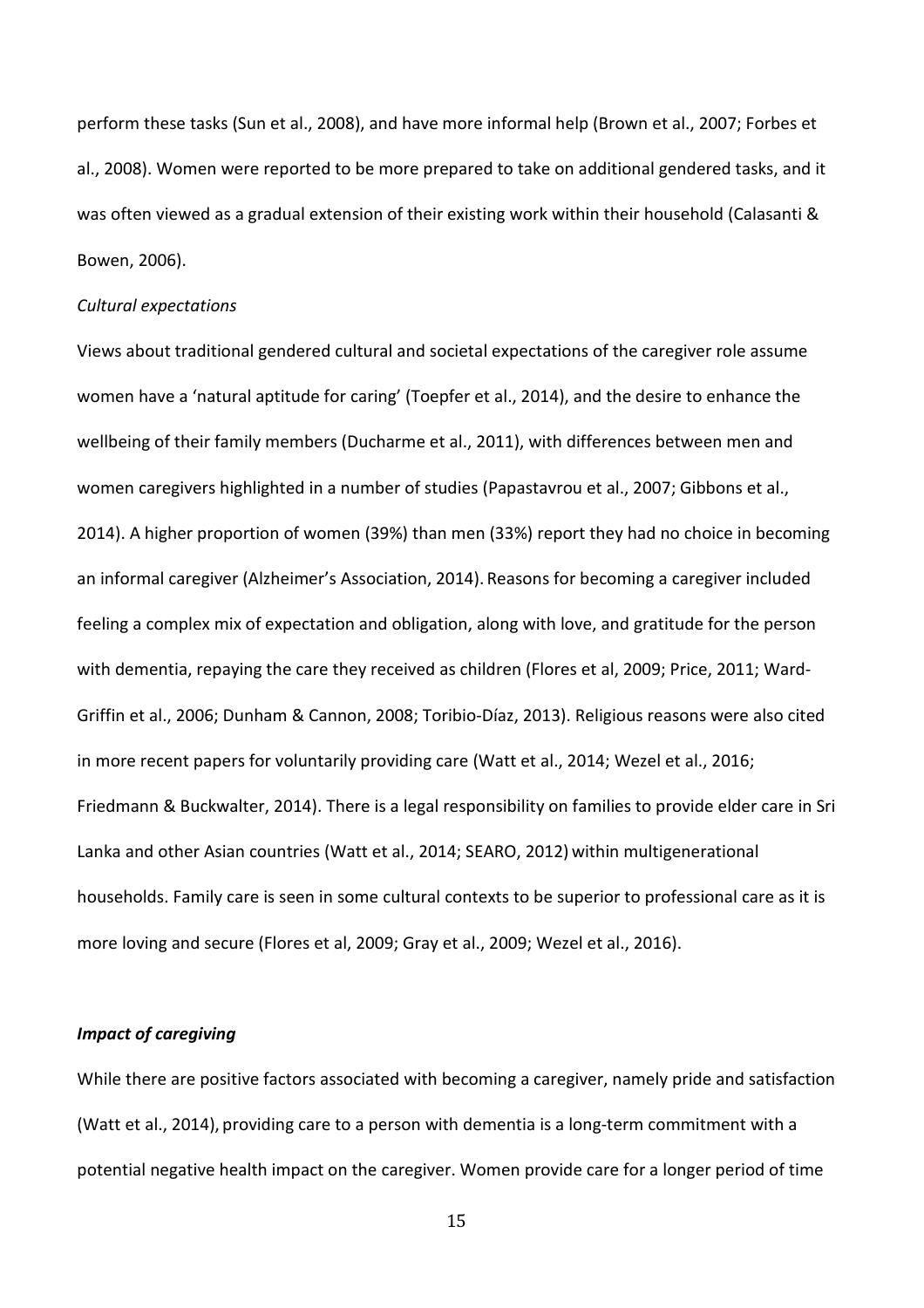than men (Shriver & Alzheimer's Association, 2010) and spend more hours per day undertaking caregiving tasks (Kim et al., 2011). There appears to be a consensus that female caregivers experience higher levels of burden, stress and depressive symptoms than male caregivers, with similar outcomes being reported across different countries and settings (Iavarone et al., 2014; Papastavrou et al., 2009; Davies et al., 2012; Akpınar et al., 2011; Prince et al., 2012; Takano & Arai, 2005; Stewart et al., 2014; Zhang et al., 2006; Pöysti et al., 2012; Välimäki et al., 2009), although there are some conflicting reports on this (Croog et al. 2006). This is independent of their relationship to the care recipient and their characteristics, and care structures in place (Prince et al., 2012; Peel & Harding, 2014). However, the type and quality of the relationship between the caregiver and the care recipient, along with their sense of obligation to provide care influence the outcomes of caregiving on women's health (Ward-Griffin et al., 2007; Hodgins et al., 2011). Daughters acting as the primary caregiver reported higher burden and depression levels than sons providing care (Papastavrou et al, 2009). Daughters providing care were more likely to have additional caring responsibilities for children, and hold down employment, leading to a conflict between multiple and competing roles (Egset & Myklebust, 2011; Simpson & Carter, 2013). The extent and nature of wider family interaction and support for women providing care also influenced their experience as caregivers (Neufeld et al., 2007), with frustration at negative attitudes towards their caregiving activities, or ineffective offers of help that did not match what was needed, or no support when it was expected. The financial impact of dementia was also apparent, from the costs of obtaining health and social care (World Health Organisation and Alzheimer's Disease International, 2012), and also from a reduction or loss of income. One fifth of women caregivers reduced their working hours to part time (Alzheimer's Association, 2014). As well as the immediate impact of the loss of income, reducing the level of employment limits the caregivers personal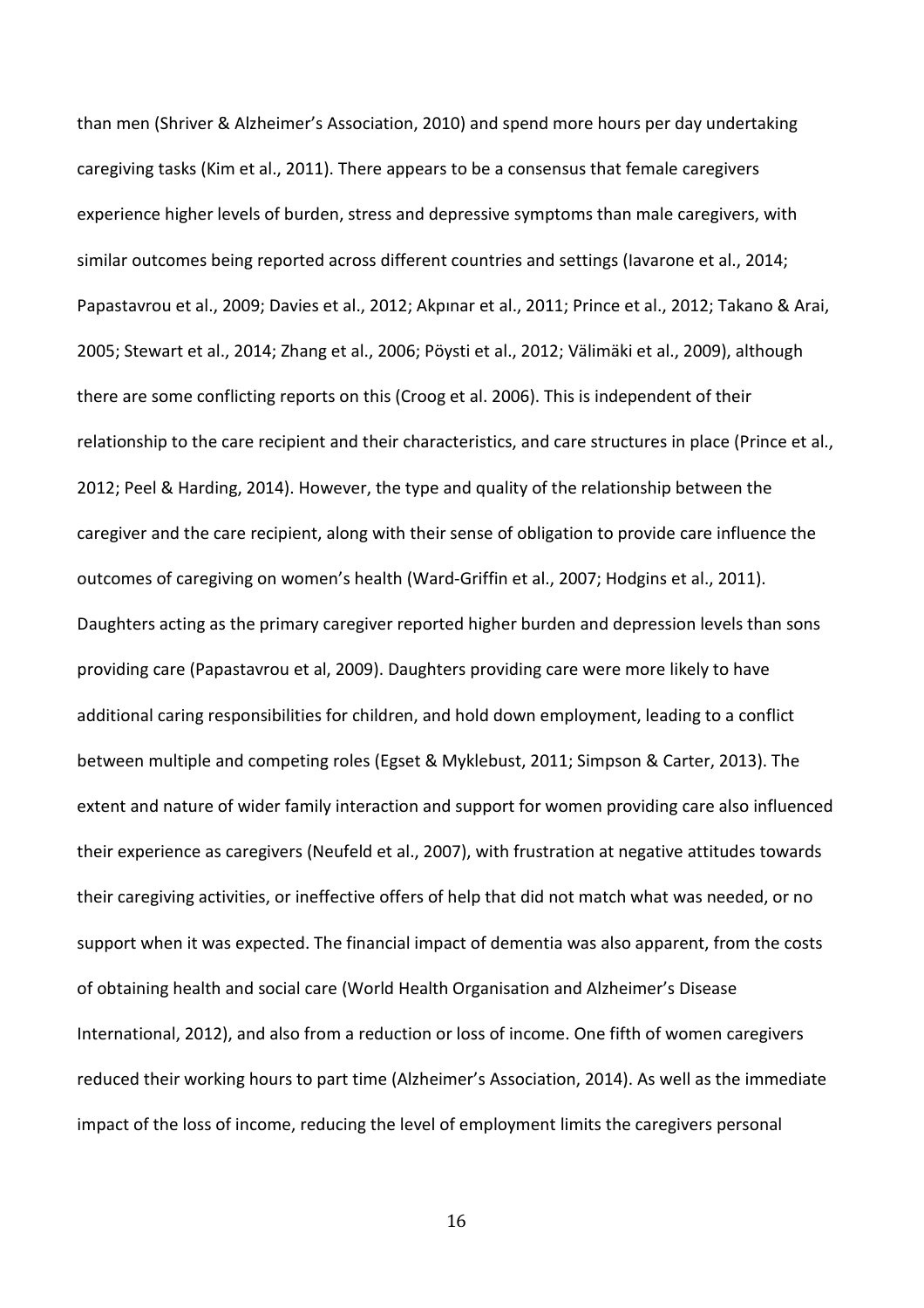development and the opportunity to gain support from and build social networks through work (Toribio-Diaz et al., 2013).

#### *Coping Strategies*

Both quantitative and qualitative studies suggest that men and women adopt different coping strategies within their caregiving role (Calasanti & Bowen, 2006; Egset & Myklebust, 2011; Etters et al., 2008; Papstavrou et al., 2007; Iavarone et al., 2014; Pretorius et al., 2009). Men focus on problem solving and accomplishing tasks, preferring to make sense of their experiences at a cognitive level, whereas women focus more on the quality of task performance and emotional support, albeit with some cross over between these approaches (Calasanti & Bowen, 2006; Egset & Myklebust, 2011; Etters et al., 2008; Pretorius et al., 2009).Women caregivers following more emotion-focused coping strategies had more negative responses to the stress of the caregiving situation (Iavarone et al., 2014; Papstavrou et al., 2007; Etters et al. 2008; Hong & Coogle, 2016) leading to higher levels of distress. Emotion-focused strategies are influenced by gender, and strongly related to burden, trait anxiety and, to a lesser extent, dementia severity (Iavarone et al., 2014). Women's greater levels of distress are thought to be related to the cultural expectations for women to provide care, whereas men receive greater community recognition and endorsement for taking on that role (Iavarone et al., 2014). Given the differences in the coping strategies adopted, and the effects of these on health, caregivers, especially women, may benefit from specific health education programmes that focus on understanding the behaviour of relatives with dementia and how to cope with their own feelings about this (Papstavrou et al., 2007).

Few studies focused on the physical health and health promotion of caregivers, with the focus instead being on self-care behaviours (Hodgins et al., 2011). Targeted health promotion may benefit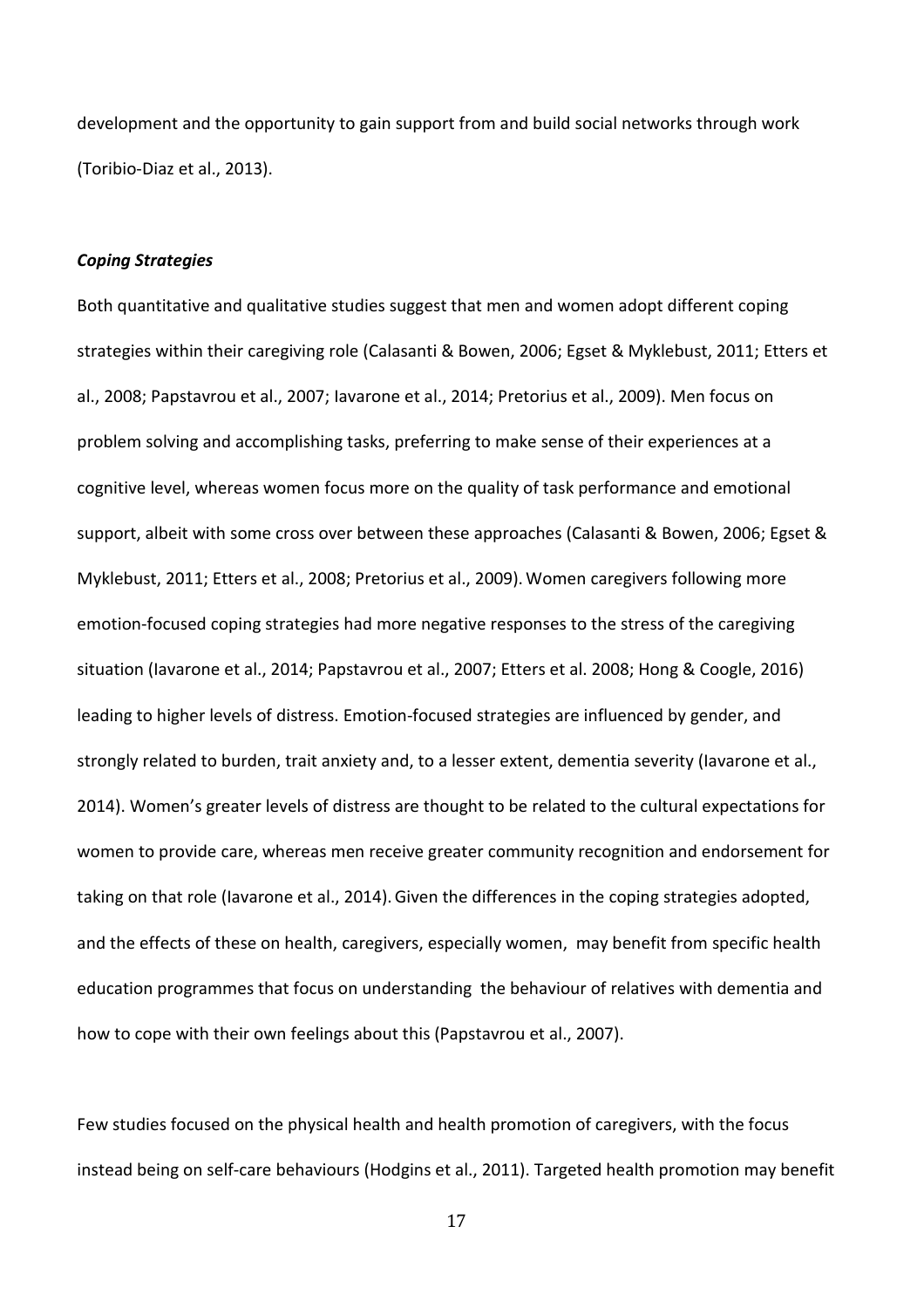female caregivers, who take part in fewer health promoting activities than men (Gibbons et al., 2014). For instance, one Spanish study showed that, although overall physical health of female caregivers caring for a person with dementia was similar to non-caregivers, the caregiver group smoked more and were more likely to classify themselves as being physically inactive (Gusi et al., 2009). There are differences between kinship groups; daughter caregivers were more likely to have experienced recent weight gain, and develop high blood pressure than spousal caregivers (Rabinowitz & Gallagher-Thompson, 2007). In the US, white caregivers were significantly more likely to smoke and have a heart condition than Latina caregivers, although Latina caregivers were less likely to rate their health as very good or excellent (Rabinowitz & Gallagher-Thompson, 2007). Targeting specific interventions designed for particular kinship or ethnic groups, may help address specific patterns of health behaviours and conditions needed to improve health outcomes, and maintain caregiver health in order to provide adequate care (Gusi et al., 2009; Rabinowitz & Gallagher-Thompson, 2007, Godfrey & El-Badri, 2009; Godfrey & Warshaw, 2009).

### *Support for caregivers*

Support is needed to enable informal caregivers to continue in this role in the longer-term. The Alzheimer Disease International Reports (Prince et al, 2012), which collect data from LMICs, point to the fact that the use of paid carers in LMICs was generally associated with lower carer strain for the main family caregiver (Prince et al., 2012). As well as supporting the person with dementia, access to respite care, ranging from a few hours in-home help, attending a day-centre, or temporary residential care enables the caregiver to maintain their identity outside that of the caregiver role, and engage in other activities (World Health Organisation and Alzheimer's Disease International, 2012). As women caregivers are the most exposed to social isolation and the burden of care, they may benefit most from respite from caring, in maintaining their identity in relation to others (de la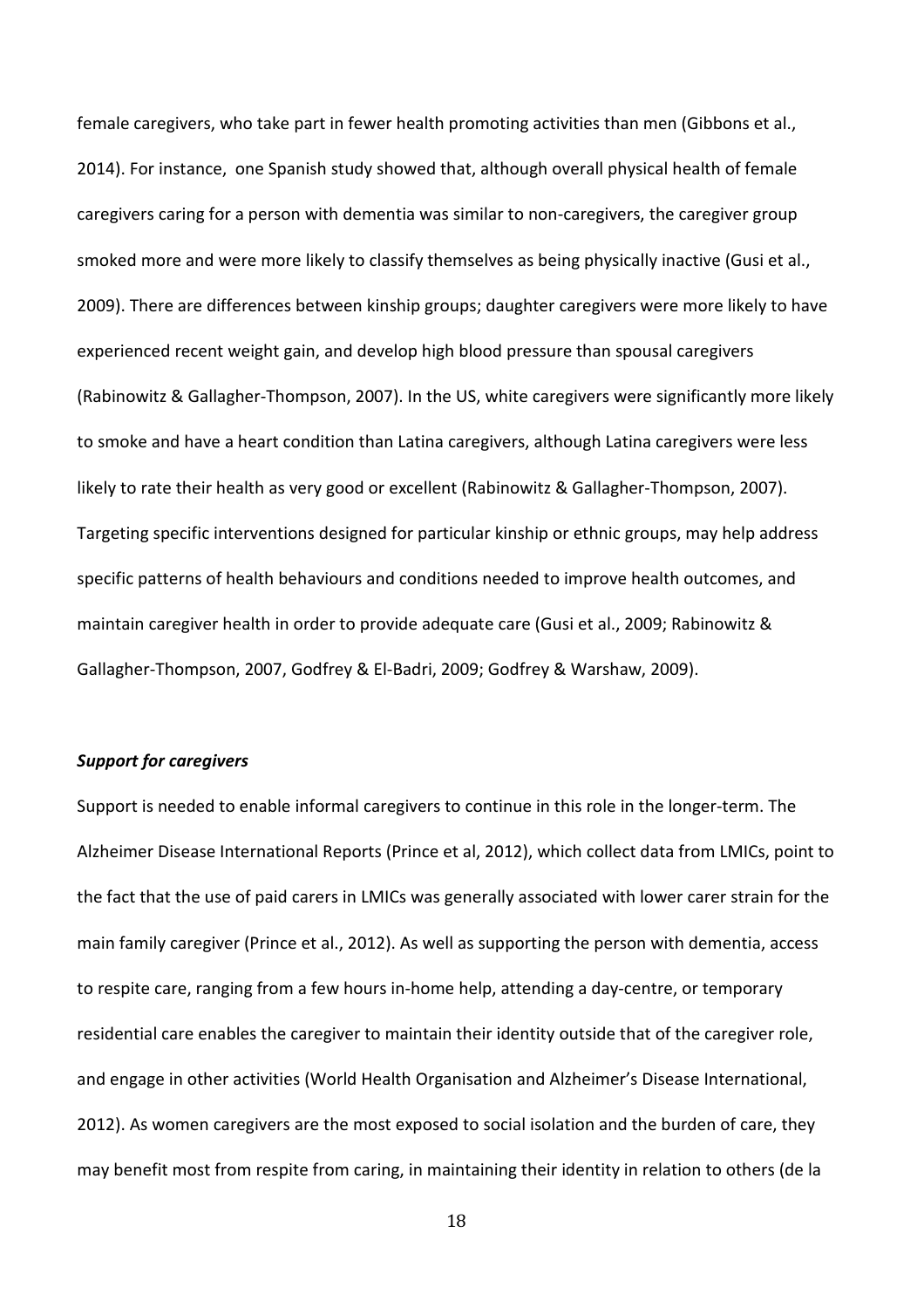Cuesta-Benjumea, 2011; Romero-Moreno et al., 2014). As with other forms of formal services, the availability and cost of respite care differs widely in different areas and there may be cultural reasons for not welcoming respite care services in some countries. A WHO survey found that 5 out of 8 (62.5%) high-income countries provided respite services, whilst only 3 out of 22 (13.6%) LMICs did, although in a further three LMICs, respite was provided through a private provider or local Alzheimer organization (World Health Organisation and Alzheimer's Disease International, 2012).

### **Discussion**

Our integrative review focusing on women with dementia and women caregivers highlights a number of issues. Whilst this review provides an overview of the research about women and dementia from across the world, there are limitations, with findings based on only recently published English language papers potentially missing locally published research.

In the literature reviewed, the perspective of women living with dementia was largely absent, and the majority of the researchers focused on women as family caregivers. The review highlighted methodological variations and conflicting outcomes between studies of the impact of caregiving on physical and emotional health and wellbeing, making it difficult to present an accurate picture of the true impact of dementia on women. Few studies reporting quantitative measures of burden and health impact present data about changes in levels of burden, depression and anxiety before the dementia diagnosis compared to after a diagnosis. Most studies used a cross sectional design, with few presenting longitudinal data about changes over time. Where longitudinal data were available, the follow up periods were relatively short in relation to the length of the typical dementia journey. Further longitudinal research into the impact of dementia on women as caregivers is needed, in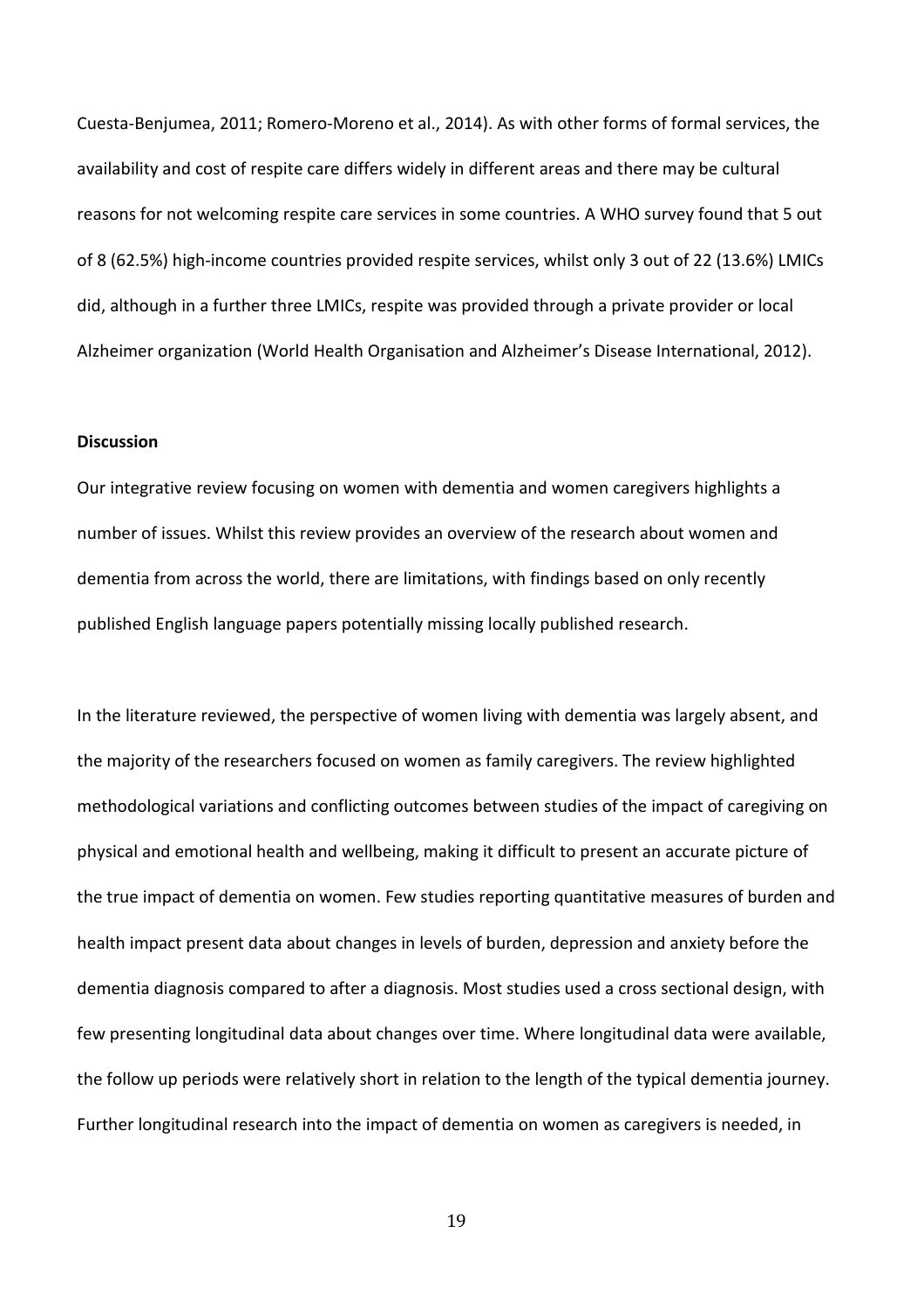order to understand the impact of caring throughout the dementia trajectory, with a greater focus on cohort studies to compare women in different settings over time.

Despite some ambiguity in some of the data, the overwhelming outcome from the research is that across all regions and settings, women bear the brunt of the incidence of dementia and the responsibility for caring within the family. There is a consensus across the research evidence that caring for a person with dementia is stressful, with implications for the health, emotional and financial wellbeing of caregivers. Much of the evidence points to how men and women adapt to changes in their roles and identities, realigning their expectations within the relationship, and needing to take on different tasks. The gender differences need to be understood by public health policymakers, and health and social care professionals working with the caregivers. Despite many intervention studies having all or mostly female participants, few discussed the issue of gender within their findings.

Much of the research published to date has focused on a reliance on family care for people with dementia. As family structures are changing, particularly with migration from rural to urban areas in LMICs, the number of people living alone or with a partner rather than in extended family structure is increasing (Chen et al., 2014). Very little research emerged on women with dementia without family caregivers, or the impact of migration of younger family members on care provision for the older family members remaining behind. Researchers and policymakers also need to take account of those not living in heteronormative family contexts; lesbian, gay, bisexual and trans people with dementia, who may have 'families of choice' rather than relationships recognized legally or socially (Westwood, 2014). Further research is also needed with caregivers, such as friends or unmarried partners, who do not fit the categories that are predominantly covered in the current research.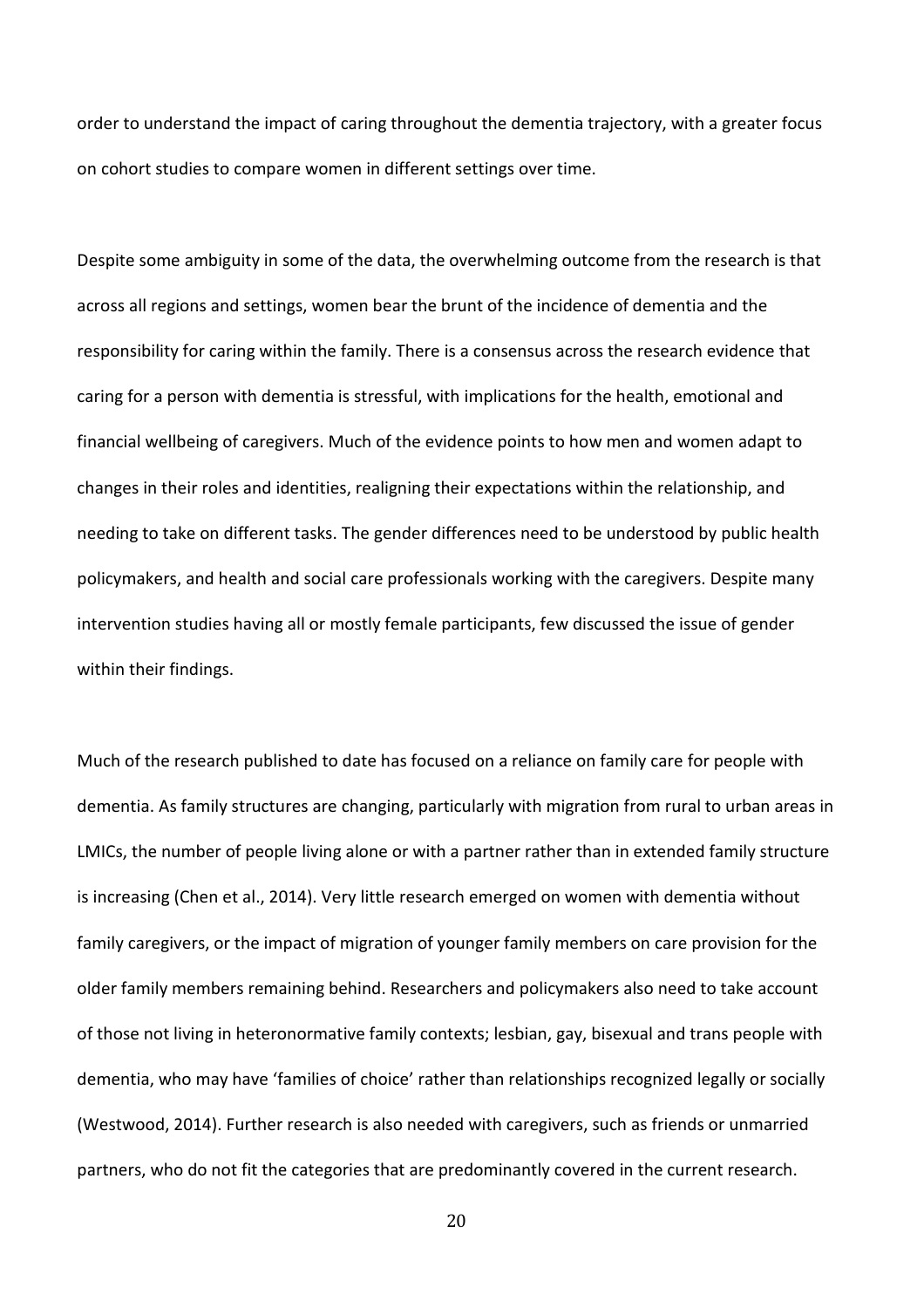Many studies recommended avoiding a one-size-fits-all approach to understanding caregiving, reinforcing the need to provide approaches to care and interventions designed for specific groups and circumstances (Hellström et al., 2014). National dementia strategies need to take account of gender issues. The term 'women caregivers' does not refer to a homogeneous group; instead it encompasses a diverse mix of people in different roles and with a wide variety of characteristics: wives, daughters, daughters-in-law, working, retired, lesbian, mothers with young children, single, married etc. These factors, along with cultural, religious, financial and other socio-demographics factors, and their own personal perspectives, make it difficult to generalize about the requirements of the caregiver, and highlight the importance of assessing individual needs. The needs of women with dementia and women caring for a person with dementia are extensive and varied, and need to be acknowledged and supported. There are a number of ways this needs to be addressed. At a national level, the impact of dementia on women needs to be fully understood and acknowledged; health policies need to be established to ensure that the health and social care workforce is skilled and knowledgeable about dementia and about the types of intervention that can support all women affected by dementia.

### **Acknowledgements:**

Thanks Mike Splaine of Splaine Consulting and colleagues at Alzheimer's Disease International for their invaluable support. This research was supported by Red & Yellow Care and WomenAgainstAlzheimer's. The authors' work is independent of the funders.

# **References**

(References of studies included in the integrative review are identified with an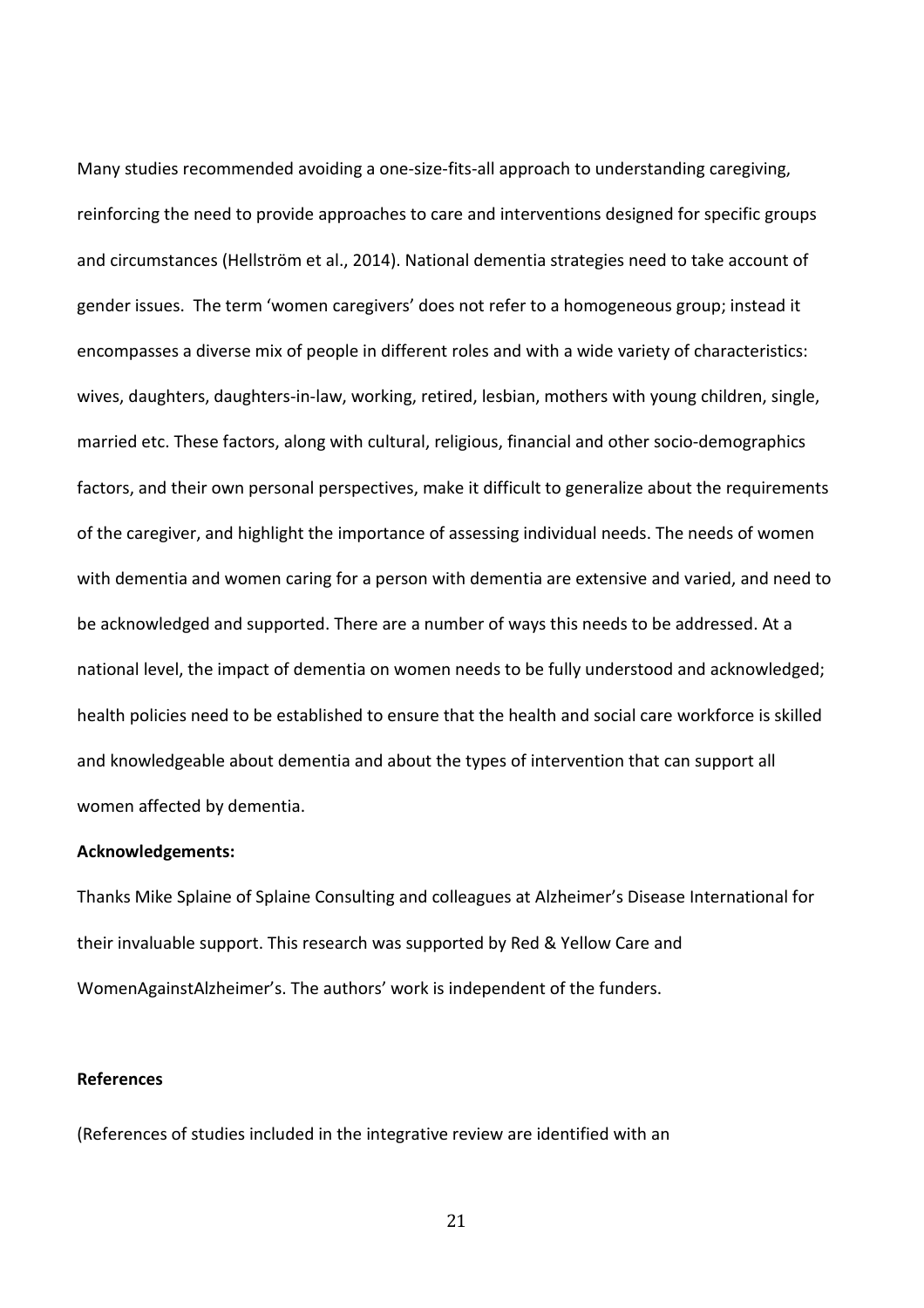#### asterisk)

AAARP (2015). *National Caregiving Survey of Registered Voters aged 40 and older.* Retrieved from: [www.aaarp.org/research](http://www.aaarp.org/research)

\*Akpınar, B., Küçükgüçlü, Ö., & Yener, G. (2011). Effects of gender on burden among caregivers of Alzheimer's patients. *Journal of Nursing Scholarship, 43(3)*, 248-254.

Alzheimer´s and Related Disorders Association Ghana (2012). They Are NOT Witches. Retrieved from: [http://alzheimersgh.org/care-for-them/#more-'](http://alzheimersgh.org/care-for-them/#more-)

\*Alzheimer's Association (2014). 2014 Alzheimer's Association Report. Alzheimer's Disease Facts and Figures. *Alzheimers and Dementia, 10(2)* e47-e92.

Alzheimer's Disease International (2009). *World Alzheimer Report 2009.* London: Alzheimer's Disease International.

Alzheimer's Disease International (2010). *World Alzheimer Report 2010; The Global Economic Impact of Dementia*. London: Alzheimer's Disease International.

Alzheimer's Disease International (2013). *The global impact of dementia 2013-2050.* London: Alzheimer's Disease International.

Alzheimer's Disease International (2015). *The Global Impact of Dementia. An analysis of prevalence, incidence, cost and trends.* London: Alzheimer's Disease International.

Alzheimer's Society (2011). *Support. Stay. Save.* London: Alzheimer's Society.

\*Baker, K. L., & Robertson, N. (2008). Coping with caring for someone with dementia: Reviewing the literature about men. *Aging and Mental Health, 12(4)*, 413-422.

Bamford, S. (2011). *Women and Dementia – Not forgotten*. London: The International Longevity Centre – UK.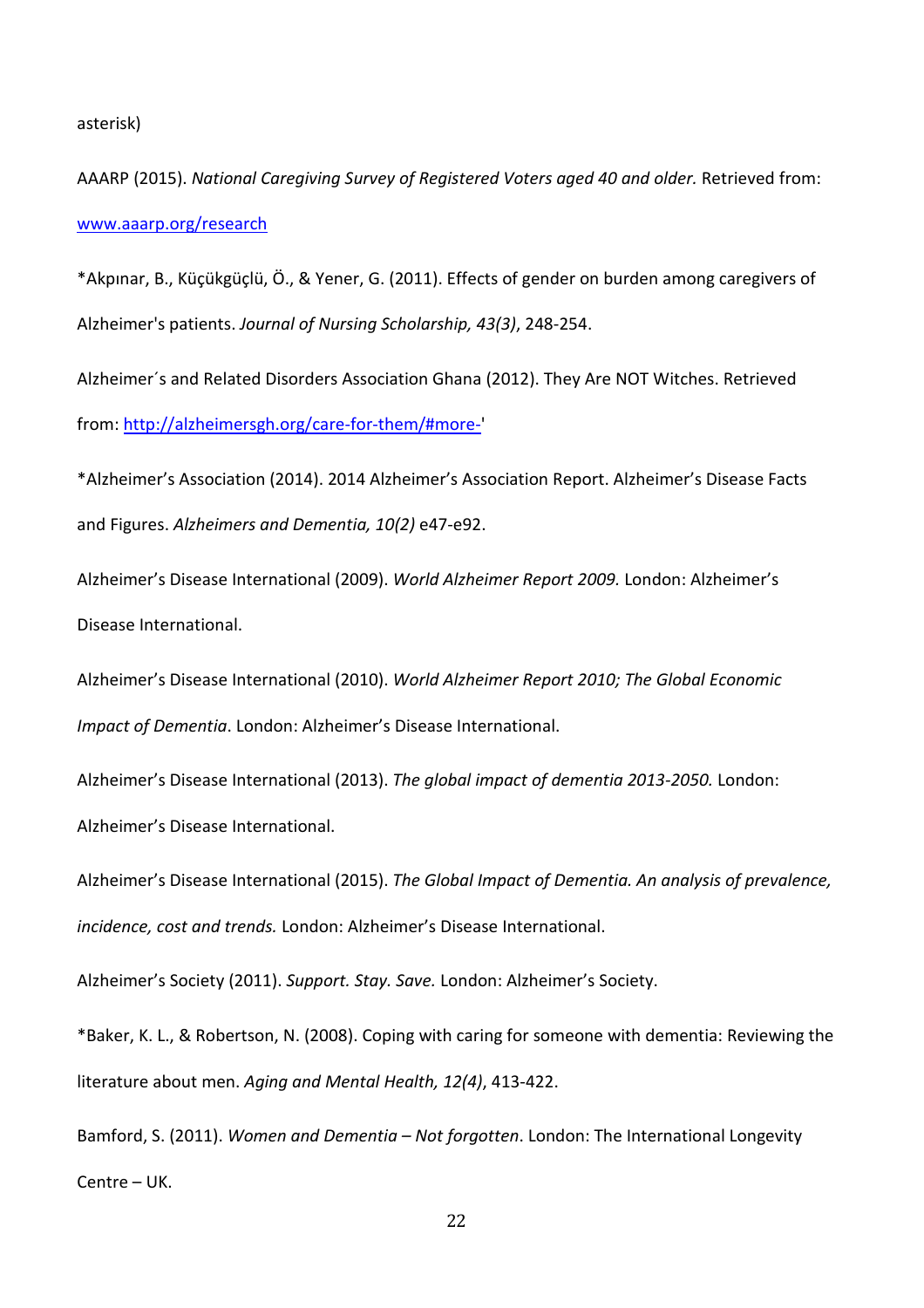\*Borley, G., Sixsmith, J., & Church, S. (2014). How does a woman with Alzheimer's disease make sense of becoming cared for? *Dementia: The International Journal of Social Research and Practice*, doi: 10.1177/1471301214561647

\*Boyle, G. (2013). Facilitating decision-making by people with dementia: is spousal support gendered? *Journal of Social Welfare & Family Law, 35(2)*, 227–243.

\*Boylstein, C., & Hayes, J. (2012). Reconstructing Marital Closeness While Caring for a Spouse with Alzheimer's. *Journal of Family Issues, 33(5)*, 584–612.

Braun, J. (2012). *Dementia: A woman's global health issue.* Washington: Alzheimer's Disease International.

\*Brown, J. W., Chen, S. L., Mitchell, C., & Province, A. (2007). Help‐seeking by older husbands caring for wives with dementia. *Journal of Advanced Nursing, 59(4)*, 352-360.

Bruckner, T. A., Scheffler, R. M., Shen, G., Yoon, J., Chisholm, D., Morris, J., Fulton, B., Dal Poz, M., & Saxena, S. (2011). The mental health workforce gap in low- and middle-income countries: a needsbased approach. *Bulletin of the World Health Organization, 89(3)*, 184–194.

\*Buse, C., & Twigg, J. (2014). Women with dementia and their handbags: Negotiating identity, privacy and 'home' through material culture. *Journal of Aging Studies, 30*, 14-22.

\*Calasanti, T., & Bowen, M. E. (2006). Spousal caregiving and crossing gender boundaries: Maintaining gendered identities. *Journal of Aging Studies, 20(3)*, 253–263.

\*Calasanti, T., & King, N. (2007). Taking 'women's work' 'like a man': Husbands' experiences of care work. *The Gerontologist, 47(4)*, 516-527.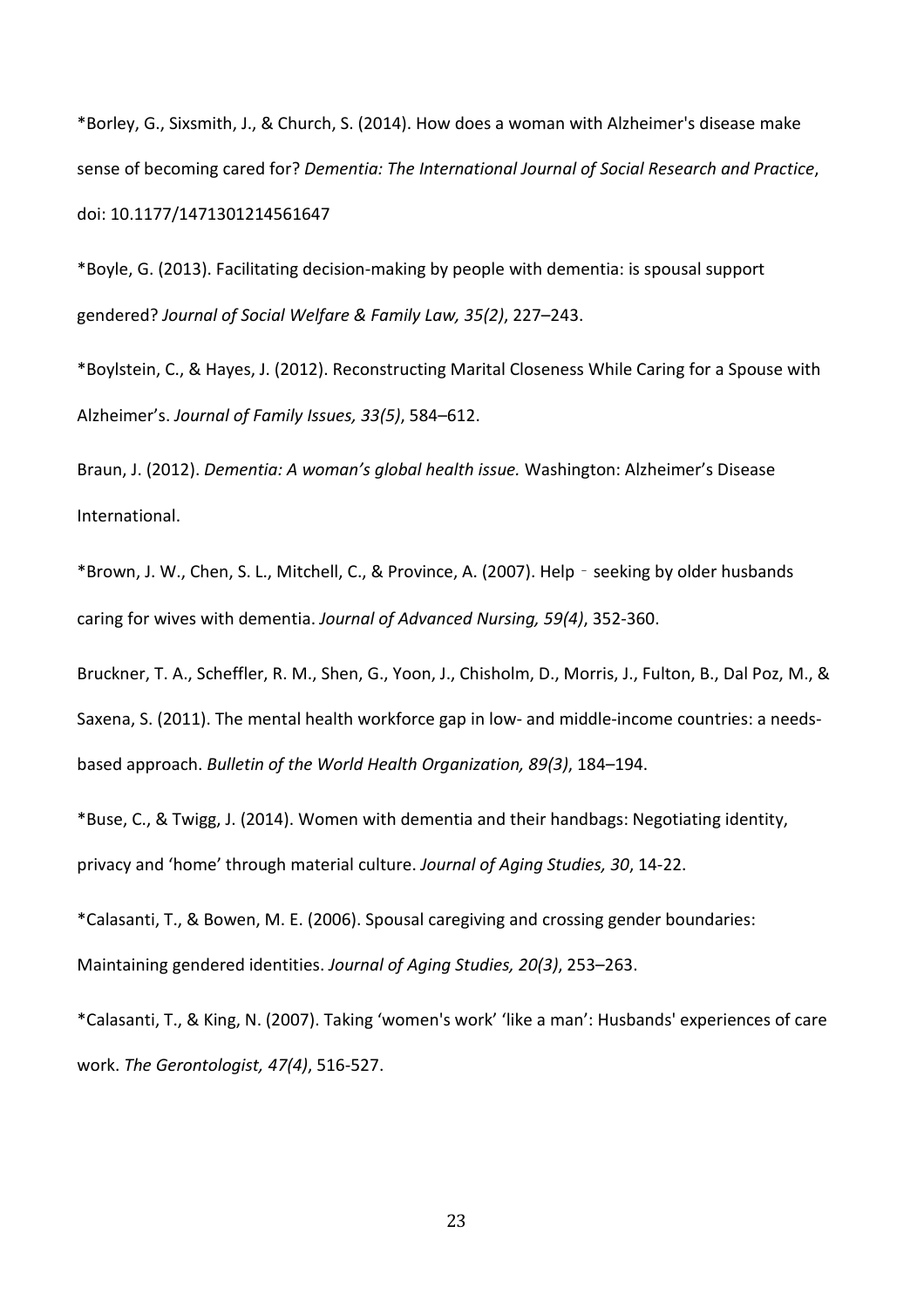\*Carter, C.L., Resnick, E.M., Mallampalli, M., & Kalbarczyk, A. (2012). Sex and Gender Differences in Alzheimer's Disease: Recommendations for Future Research. *Journal of Women's Health, 21(10)*, 1018-1023.

Chen, S., Boyle, L. L., Conwell, Y., Xiao, S., & Chiu, H. F. K. (2014). The challenges of dementia care in rural China. *International Psychogeriatrics, 26(07)*, 1059-1064.

Coogle, C. L., Parham, I. A., & Young, K. A. (2007). Job satisfaction and career commitment among nursing assistants providing Alzheimer's care. *American Journal of Alzheimer's Disease and Other Dementias, 22(4)*, 251–260.

\*Croog, S. H., Burleson, J. A., Sudilovsky, A., & Baume, R. M. (2006). Spouse caregivers of Alzheimer patients: problem responses to caregiver burden. *Aging and Mental Health, 10(2)*, 87-100.

Cummings, G., Spiwek T., Hewko, S., Cooper, S., Lynch, S. & Huynh, H. (2013). *Shining A Light On The Unregulated Healthcare Aide Workforce. Final Report.* Edmonton: ClearOutcomes and University of Alberta. Retrieved from: http://www.trec.ualberta.ca/

\*Davies, H. D., Sridhar, S. B., Newkirk, L. A., Beaudreau, S. A., & O'Hara, R. (2012). Gender differences in sexual behaviors of AD patients and their relationship to spousal caregiver well-being. *Aging and Mental Health, 16(1)*, 89–101.

\*de la Cuesta-Benjumea, C. (2011). Strategies for the relief of burden in advanced dementia caregiving. *Journal of Advanced Nursing, 67(8)*, 1790-9.

\*Ducharme, F., Lévesque, L., Lachance, L., Kergoat, M., & Coulombe, R. (2011). Challenges associated with transition to caregiver role following diagnostic disclosure of Alzheimer disease: A descriptive study. *International Journal of Nursing Studies, 48(9)*, 1109-1119.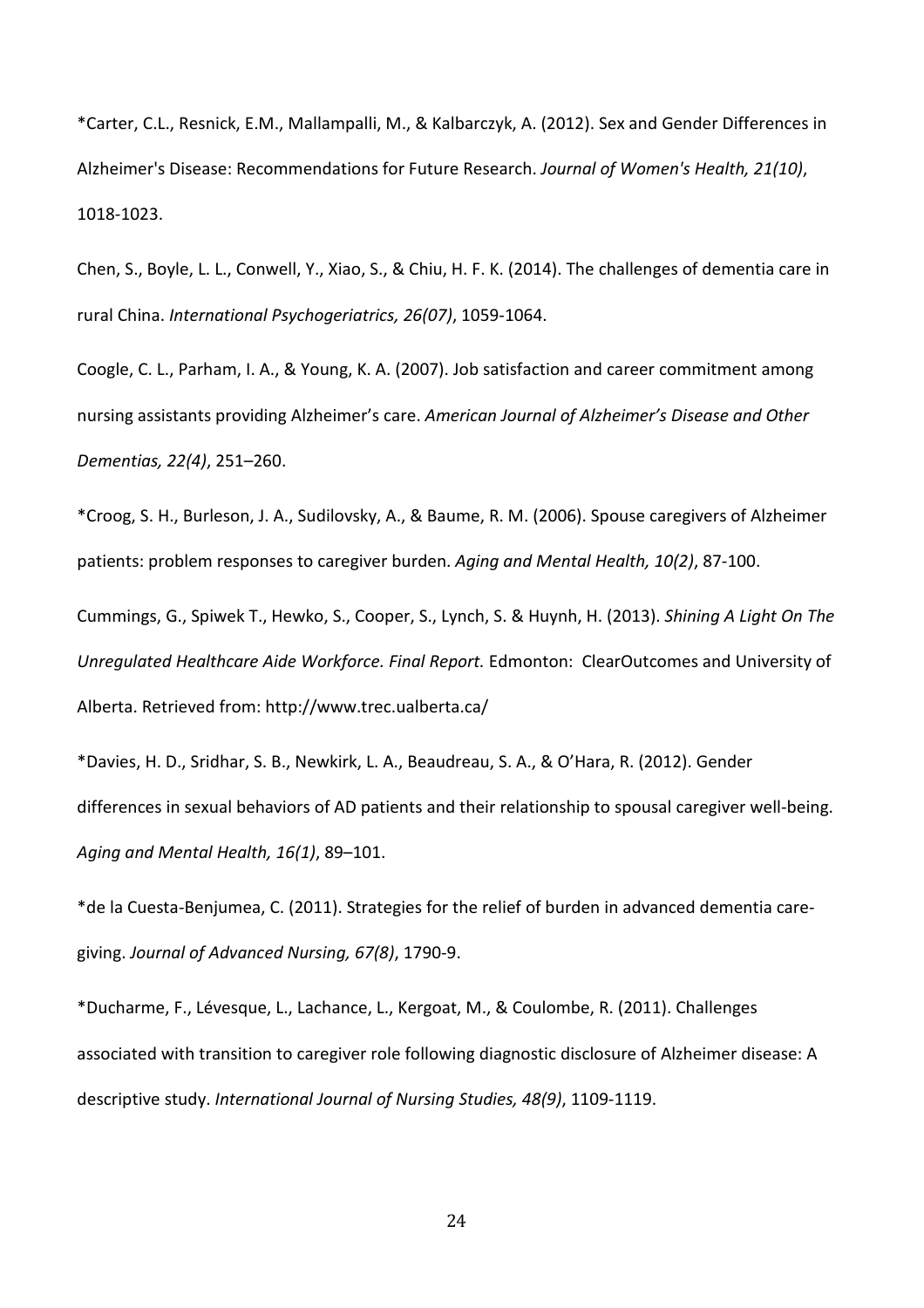\*Dunham, C. & Cannon, J. (2008). "They're still in control enough to be in control": Paradox of power in dementia caregiving. *Journal of Aging Studies, 22(1)*, 45-53.

\*Dunkle, R. E., Feld, S., Lehning, A. J., Kim, H., Shen, H. W., & Kim, M. H. (2014). Does Becoming an ADL Spousal Caregiver Increase the Caregiver's Depressive Symptoms? *Research on Aging, 36(6)*, 655-682.

\*Egset, A. S., & Myklebust, J. O. (2011). Dementia in the family: Two Norwegian case studies. *Dementia: The International Journal of Social Research and Practice, 10(4),* 571–585.

Elliott, K.-E. J., Scott, J. L., Stirling, C., Martin, A. J., & Robinson, A. (2012). Building capacity and resilience in the dementia care workforce: a systematic review of interventions targeting worker and organizational outcomes. *International Psychogeriatrics, 24(6)*, 882–894.

Elliott, K.-E. J., Stirling, C. M., Martin, A. J., Robinson, A. L., & Scott, J. L. (2013). Perspectives of the community-based dementia care workforce: "Occupational communion" a key finding from the Work 4 Dementia Project. *International Psychogeriatrics, 25(5)*, 765–774.

\*Eriksson, H., Sandberg, J., & Hellström, I. (2013). Experiences of long-term home care as an informal caregiver to a spouse: Gendered meanings in everyday life for female carers. *International Journal of Older People Nursing, 8(2),* 159–165.

\*Etters, L., Goodall, D., & Harrison, B. E. (2008) Caregiver burden among dementia patient caregivers: A review of the literature. *Journal of the American Academy of Nurse Practitioners, 20(8),* 423-428.

Evercare (2009) *The Evercare® Survey of The Economic Downturn and its Impact on Family Caregiving*. Bethesda, MD: National Alliance for Caregiving. Retrieved from: http://www.caregiving.org/pdf/research/EVC\_Caregivers\_Economy\_Report%20FINAL\_4-28-09.pdf .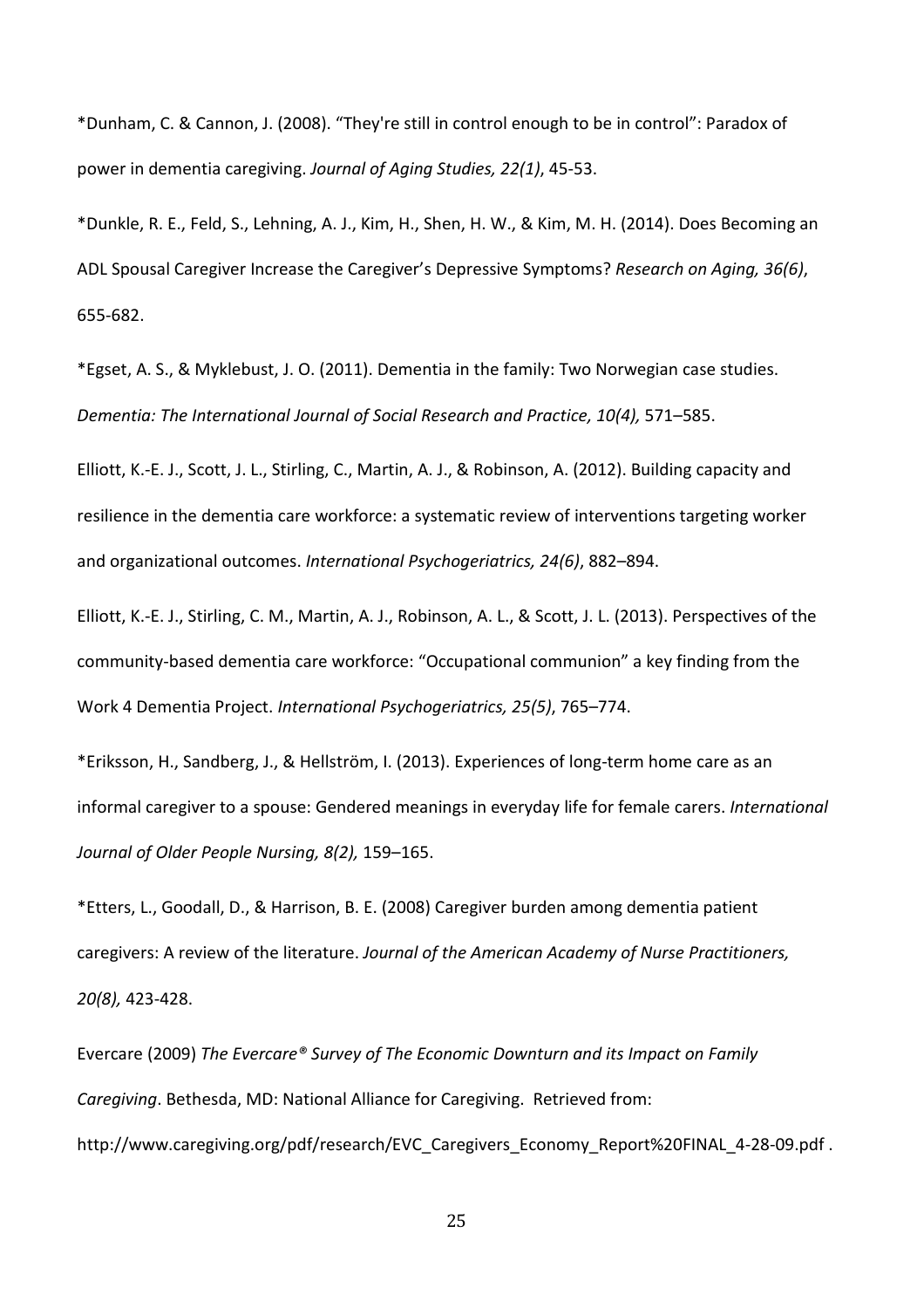\*Fjellström, C., Starkenberg, Å., Wesslén, A., Licentiate, M.S., Bäckström, A., & Faxén-Irving, G. (2010). To be a good food provider: An exploratory study among spouses of persons with Alzheimer's disease. *American Journal of Alzheimer's Disease and Other Dementias, 25(6)*, 521-526.

\*Flores, Y. G., Hinton, L., Barker, J. C., Franz, C. E., & Velasquez, A. (2009). Beyond Familism: A Case Study of the Ethics of Care of a Latina Caregiver of an Elderly Parent With Dementia. *Health Care for Women International, 30(12)*, 1055–1072.

\*Forbes, D. A., Jansen, S. L., Markle-Reid, M., Hawranik, P., Morgan, D., Henderson, S., ... & Kingston, D. (2008). Gender differences in use and availability of home and community-based services for people with dementia. *Canadian Journal of Nursing Research, 40(1)*, 38-59.

\*Friedemann, M. & Buckwalter, K. (2014). Family Caregiver Role and Burden Related to Gender and Family Relationships. *Journal of Family Nursing, 20(3)*, 313-336.

\*Gibbons, C., Creese, J., Tran, M., Brazil, K., Chambers, L., Weaver, B., & Bédard, M. (2014). The psychological and health consequences of caring for a spouse with dementia: A critical comparison of husbands and wives. *Journal of Women & Aging, 26(1)*, 3-21.

\*Godfrey, J. R., & El-Badri, N. S. (2009). Toward optimal health: advising aging women about dementia. *Journal of Women's Health, 18(7),* 929-933.

\*Godfrey, J. R., & Warshaw, G. A. (2009). Toward optimal health: considering the enhanced healthcare needs of women caregivers. *Journal of Women's Health, 18(11)*, 1739-1742.

\*Gray, H.L., Jimenez, D.E., Cucciare, M.A., Tong, H.Q., & Gallagher-Thompson, D. (2009). Ethnic differences in beliefs regarding Alzheimer disease among dementia family caregivers. *American Journal of Geriatric Psychiatry, 17(11)*, 925-33.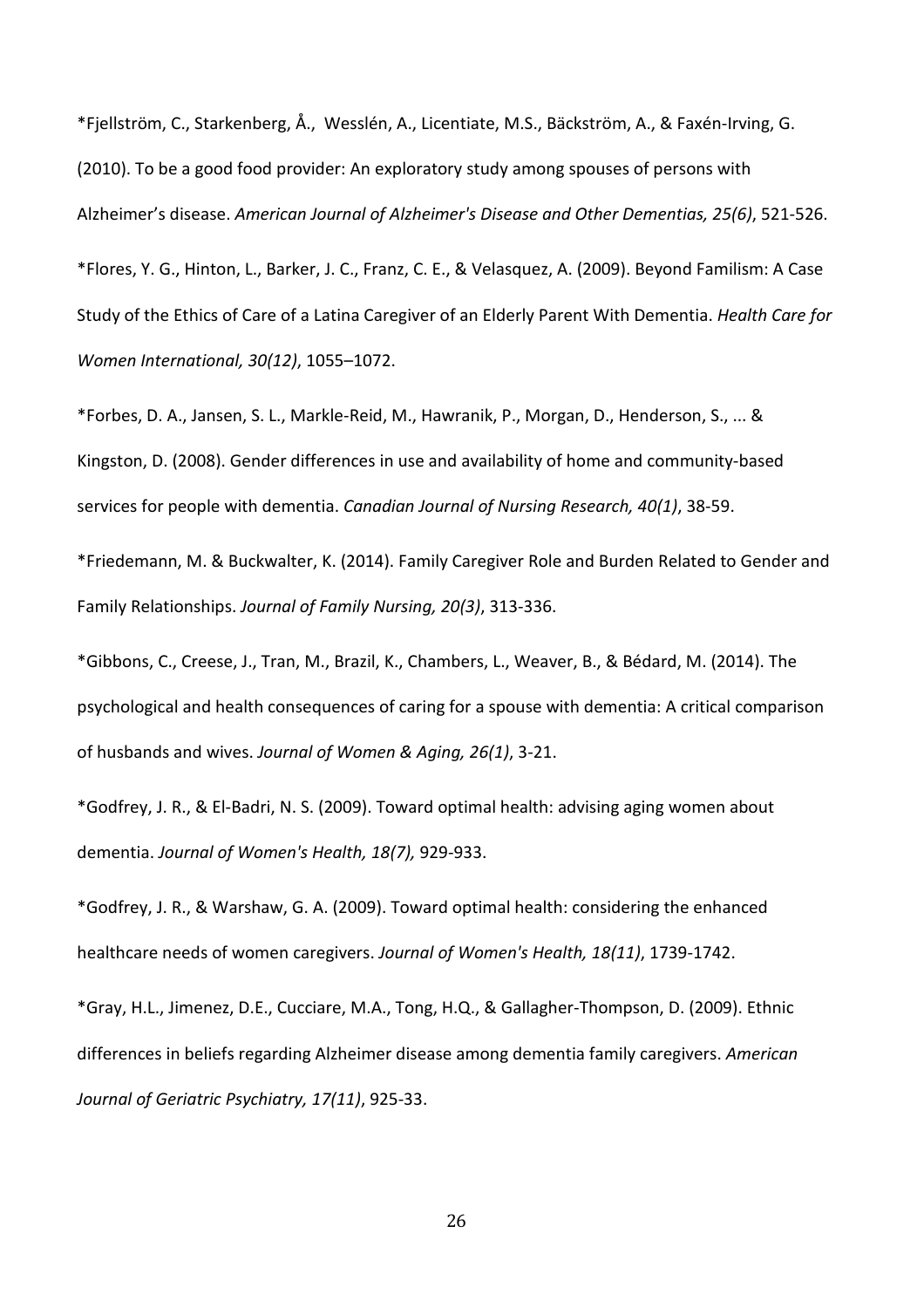\*Gusi, N., Prieto, J., Madruga, M., García, J. M., & Gonzalez-Guerrero, J. L. (2009). Health-related quality of life and fitness of the caregiver of patient with dementia. *Medicine and Science in Sports and Exercise, 41(6)*, 1182-1187.

Harden, A., & Thomas, J. (2005). Methodological issues in combining diverse study types in systematic reviews. *International Journal of Social Research Methodology, 8*, 257–271.

\*Hayes, J., Zimmerman, M. K., & Boylstein, C. (2010). Responding to symptoms of Alzheimer's disease: Husbands, wives, and the gendered dynamics of recognition and disclosure. *Qualitative Health Research, 20(8)*, 1101–1115.

Hellström I., Eriksson H. & Sandberg J. (2014). Chores and sense of self: Gendered understandings of voices of older married women with dementia. *International Journal of Older People Nursing, 10*, 127–135.

\*Hodgins, M. J., Wuest, J. & Malcolm, J. (2011). Modeling the effects of past relationship and obligation on changes in the health and health promotion of women caregivers of family members with dementia. *Research in Nursing & Health, 34(6)*, 440-56.

\*Hong, S. C., & Coogle, C. L. (2016). Spousal Caregiving for Partners With Dementia A Deductive Literature Review Testing Calasanti's Gendered View of Care Work. *Journal of Applied Gerontology, 35(7*), 759-787.

\*Iavarone, A., Ziello, A. R., Pastore, F., Fasanaro, A. M., & Poderico, C. (2014). Caregiver burden and coping strategies in caregivers of patients with Alzheimer's disease. *Neuropsychiatric Disease and Treatment, 10*, 1407.

Jackson, N., & Waters, E. (2005). Criteria for the systematic review of health promotion and public health interventions. *Health Promotion International, 20(4)*, 367-374.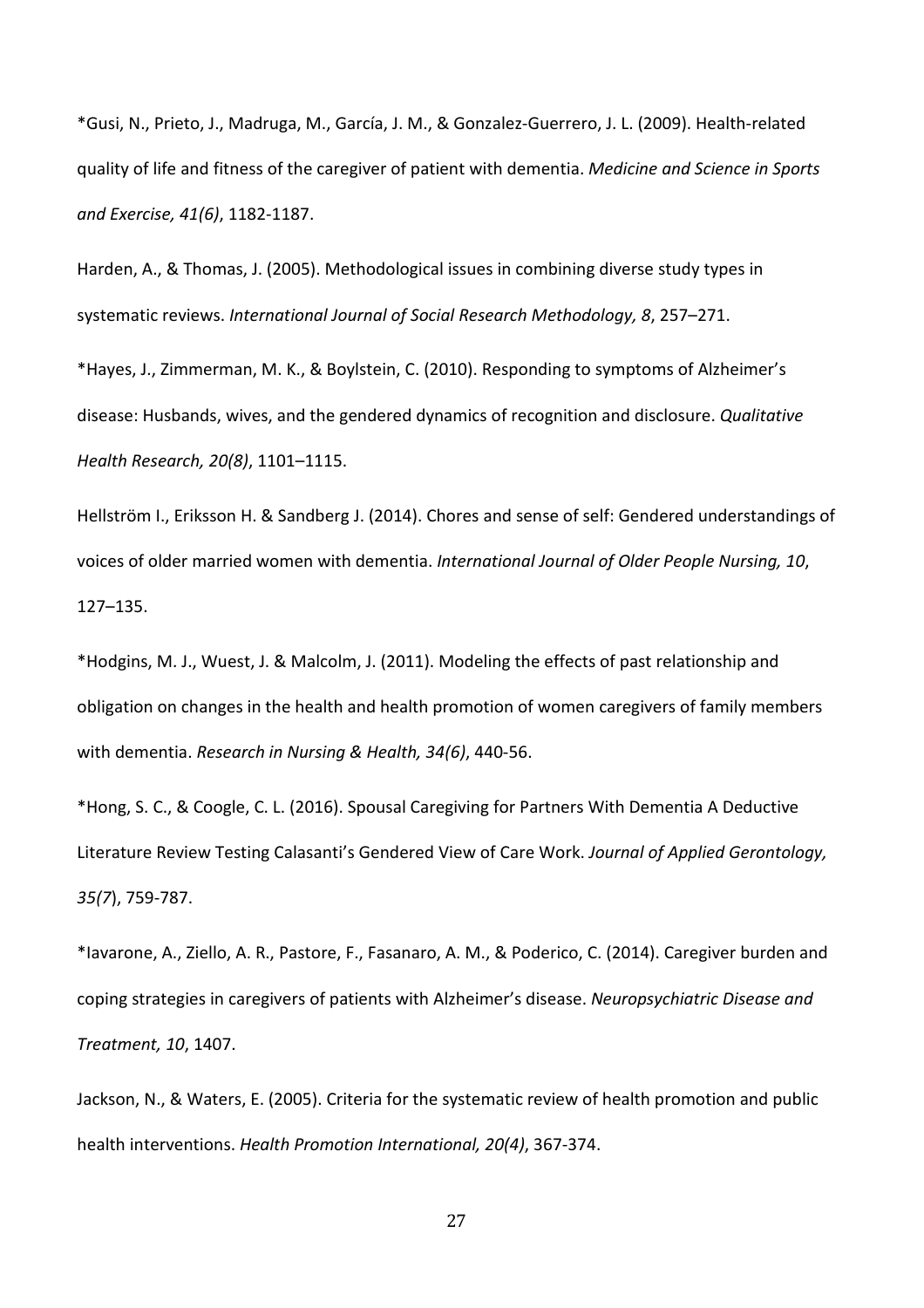\*Kim, H., Chang, M., Rose, K., & Kim, S. (2011). Predictors of caregiver burden in caregivers of individuals with dementia. *Journal of Advanced Nursing, 68(4)*, 846–855.

Lantz, M. S. (2009). Psychiatry rounds. Who cares for the caregiver? *Clinical Geriatrics, 17(10)*, 6–8. \*Mushi, D., Rongai, A., Paddick, S.-M., Dotchin, C., Mtuya, C., & Walker, R. (2014). Social representation and practices related to dementia in Hai District of Tanzania. *BMC Public Health, 14(1)*, 260. doi:10.1186/1471-2458-14-260

\*Neufeld, A., Harrison, M. J., Hughes, K., & Stewart, M. (2007). Non-supportive interactions in the experience of women family caregivers. *Health and Social Care in the Community, 15(6)*, 530–541. Ochayi, B., & Thacher, T. D. (2006). Risk factors for dementia in central Nigeria. *Aging and Mental Health, 10(6)*, 616–620.

\*Ono, T., Tamai, A., Takeuchi, D., & Tamai, Y. (2010). Predictors of outcomes from a ward for demented elderly: gender differences. *Psychogeriatrics, 10(1)*, 21-28.

\*Papastavrou, E., Kalokerinou, A., Papacostas, S. S., Tsangari, H., & Sourtzi, P. (2007). Caring for a relative with dementia: family caregiver burden. *Journal of Advanced Nursing, 58(5)*, 446–457.

\*Papastavrou, E., Tsangari, H., Kalokerinou, A., Papacostas, S. S., & Sourtzi, P. (2009). Gender issues in caring for demented relatives. *Health Science Journal, 3(1)*, 41-53.

Peel, E., & Harding, R. (2014). "It's a huge maze, the system, it's a terrible maze": Dementia carers' constructions of navigating health and social care services. *Dementia: The International Journal of Social Research and Practice, 13(5)*, 642-661.

Peel, E. (2017). "It has had quite a lot of reverberations through the family": Reconfiguring relationships through parent with dementia care. In R. Harding, R. Fletcher & C. Beasley (Eds.) *Revaluing Care in Theory, Law and Policy: Cycles and connections.* London: Routledge.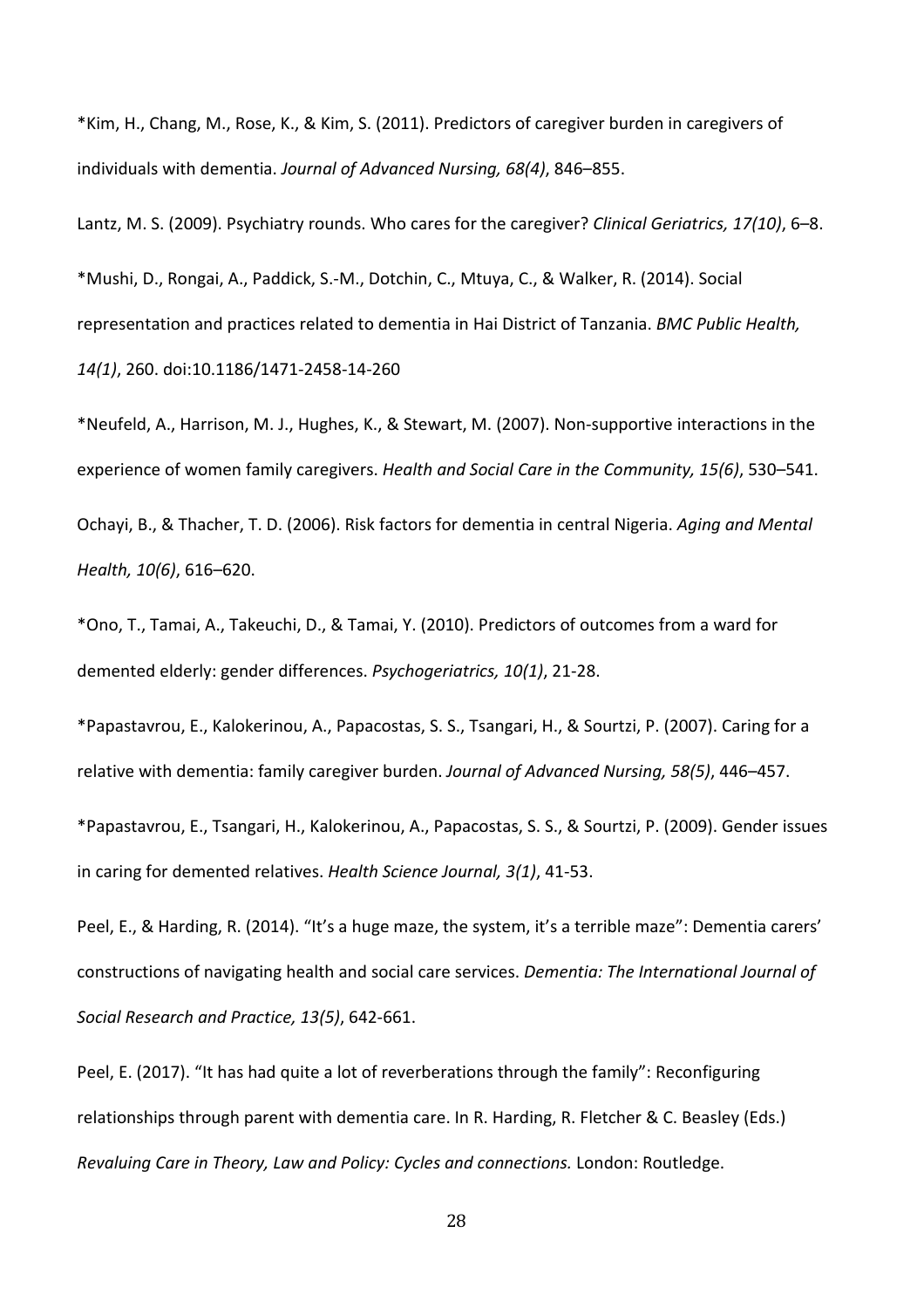Pinder, R. (2008). Is Alzheimer's a preventable disease? *Annals of General Psychiatry, 7*, 1.

\*Pöysti, M. M., Laakkonen, M. L., Strandberg, T., Savikko, N., Tilvis, R. S., Eloniemi-Sulkava, U., & Pitkälä, K. H. (2012). Gender differences in dementia spousal caregiving. *International Journal of Alzheimer's Disease*, 2012.

\*Pretorius, C., Walker, S., & Heyns, P. M. (2009). Sense of coherence amongst male caregivers in dementia: A South African perspective. *Dementia: The International Journal of Social Research and Practice, 8(1)*, 79–94.

\*Price, E. (2010). Coming out to care: gay and lesbian carers' experiences of dementia services. *Health & Social Care in the Community, 18(2),* 160-168.

\*Price, E. (2011). Caring for mum and dad: Lesbian women negotiating family and navigating care. *British Journal of Social Work, 41(7)*, 1288–1303.

Prince, M. (2004). Care arrangements for people with dementia in developing countries. *International Journal of Geriatric Psychiatry, 19(2)*, 170–7.

\*Prince, M., Brodaty, H., Uwakwe, R., Acosta, D., Ferri, C. P., Guerra, M., Huang, Y., Jacob, K. S., Llibre Rodriguez, J., Aquiles, S., Sosa, A. L., Williams, J. D., Jotheeswaran, A.T. & Liu, Z. (2012). Strain and its correlates among carers of people with dementia in low-income and middle-income countries. A 10/66 Dementia Research Group population-based survey. *International Journal of Geriatric Psychiatry, 27(7)*, 670–682.

\*Rabinowitz, Y. G., & Gallagher-Thompson, D. (2007). Health and health behaviors among female caregivers of elderly relatives with dementia: the role of ethnicity and kinship status. *Clinical Gerontologist, 31(2)*, 1–15.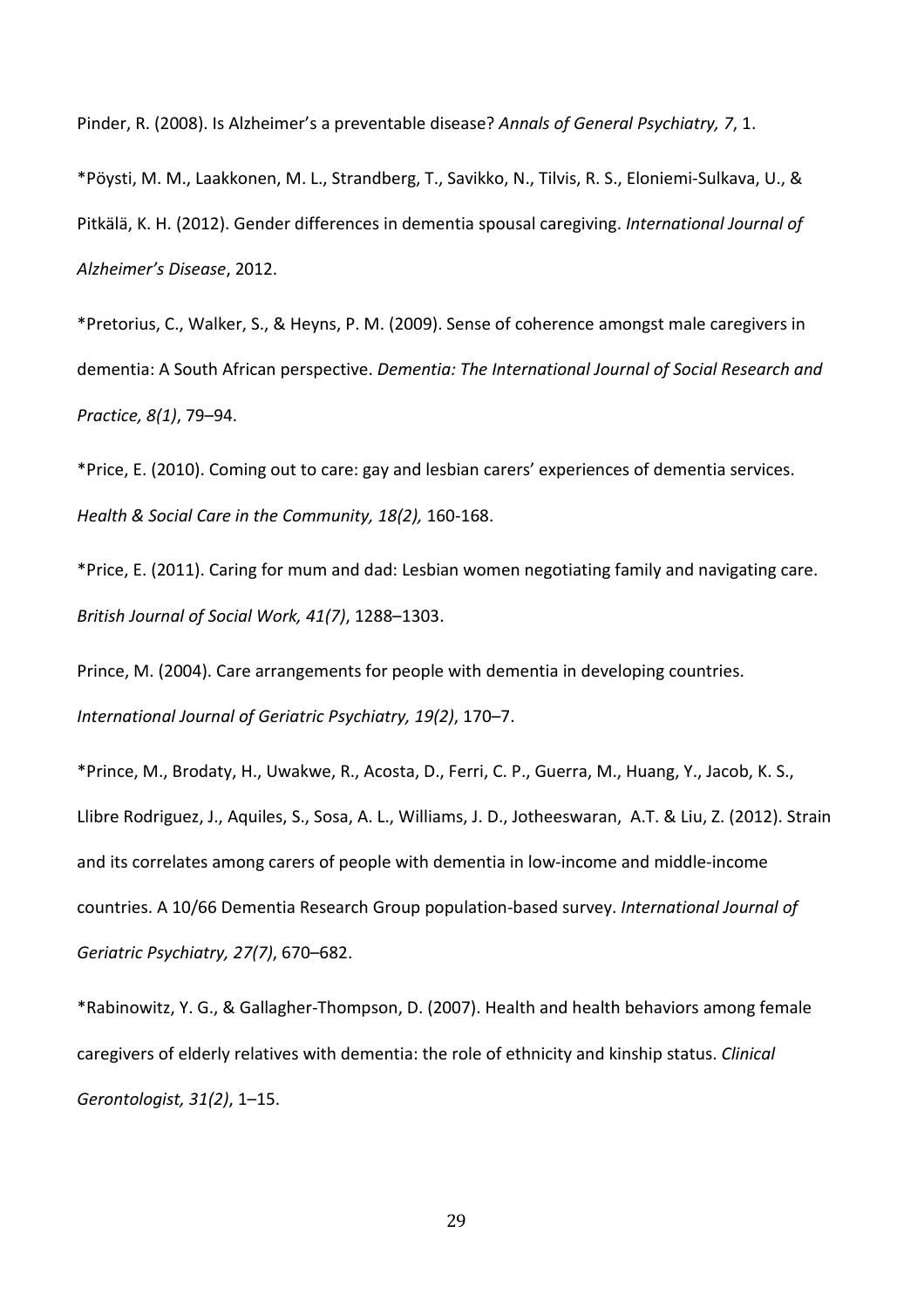Robinson, C. A., Bottorff, J. L., Pesut, B., Oliffe, J. L., & Tomlinson, J. (2014). The Male Face of Caregiving A Scoping Review of Men Caring for a Person With Dementia. *American Journal of Men's Health, 8(5)*, 409-426.

\*Romero-Moreno, R., Losada, A., Marquez, M., Laidlaw, K., Fernández-Fernández, V., Nogales-González, C., & López, J. (2014). Leisure, Gender, and Kinship in Dementia Caregiving: Psychological Vulnerability of Caregiving Daughters With Feelings of Guilt. *Journals of Gerontology Series B: Psychological Sciences & Social Sciences, 69(4)*, 502–513.

\*Russell, R. (2007). Men Doing "Women's Work:" Elderly Men Caregivers and the Gendered Construction of Care Work. *Journal of Men's Studies, 15(1)*, 1–18.

Savitch, N., Abbott, E., & Parker, G. M. (2015). *Dementia: through the eyes of women. Research Report.* York: Joseph Rowntree Foundation.

SEARO (2012). Promoting ageing and health – the Sri Lankan experience. Ministries of social services and health. *WHO Regional Health Forum, 16(1)*.

Sherman, C. W., & Bauer, J. W. (2008). Financial conflicts facing late-life remarried Alzheimer's disease caregivers. *Family Relations: An Interdisciplinary Journal of Applied Family Studies, 57(4)*, 492–503.

\*Shriver M. and Alzheimer's Association (2010). *The Shriver Report – on Women and Alzheimer's.* New York: Free Press.

\*Simpson, C., & Carter, P. (2013). Mastery A Comparison of Wife and Daughter Caregivers of a Person With Dementia. *Journal of Holistic Nursing, 31(2)*, 113-120.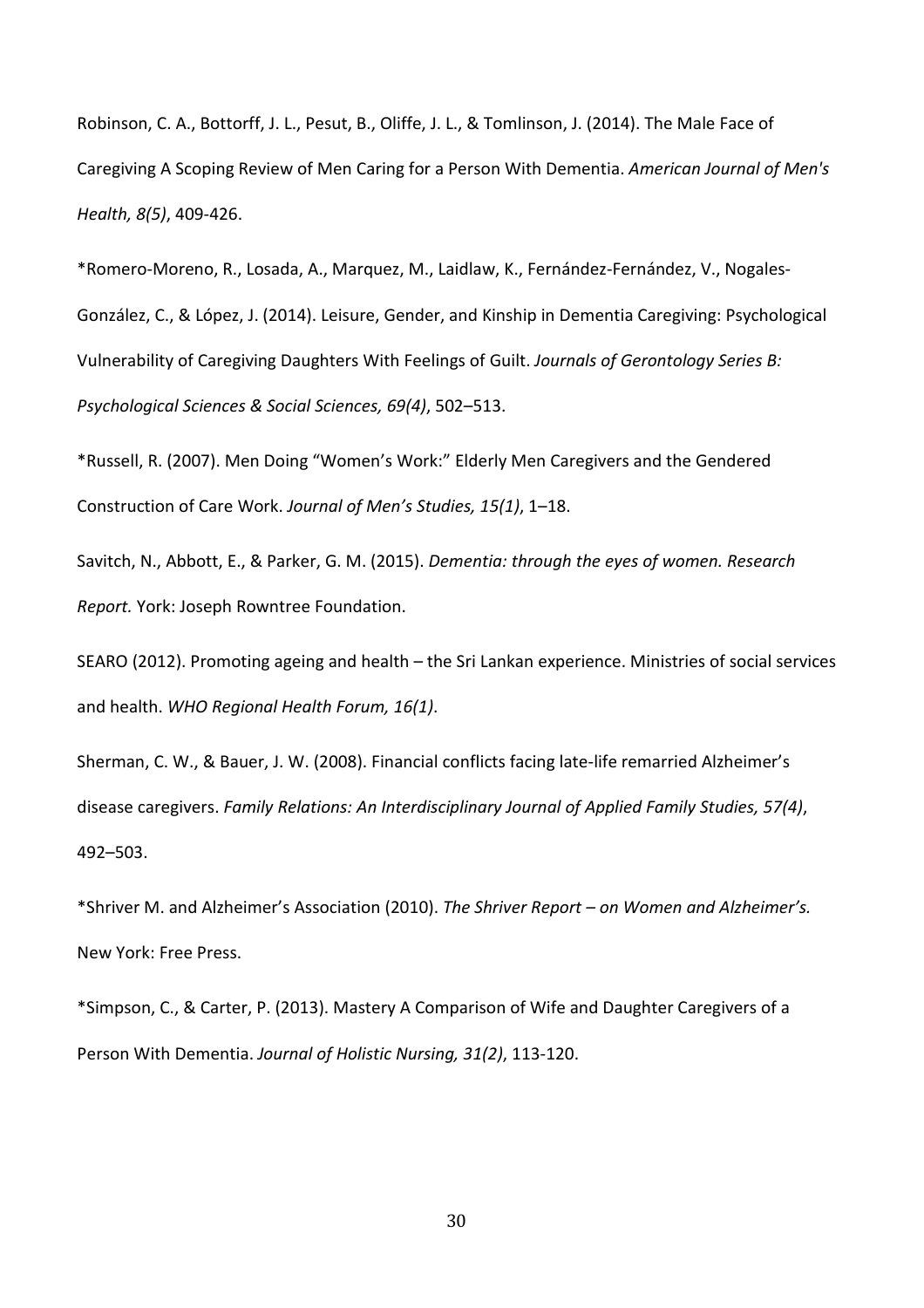Solberg, L. M., Solberg, L. B., & Peterson, E. N. (2014). Measuring impact of stress in sandwich generation caring for demented parents*. GeroPsych: The Journal of Gerontopsychology and Geriatric Psychiatry, 27(4),* 171-179.

Spittel, S. (2014). "I am not a witch" Stigmatisation of People with Dementia in Ghana. *29th International Conference of Alzheimer´s Disease International*. 1-4 May, San Juan.

\*Stewart, N., Morgan, D.G., Karunanayake, C.P., Wickenhauser, J.P., Cammer, A., Minish, D., O'Connell, M.E., & Hayduk, L.A. (2014). Rural Caregivers for a Family Member With Dementia: Models of Burden and Distress Differ for Women and Men*. Journal of Applied Gerontology, 26*, 1- 29.

\*Sun, F., Roff, L. L., Klemmack, D., & Burgio, L. D. (2008). The Influences of Gender and Religiousness on Alzheimer Disease Caregivers Use of Informal Support and Formal Services. *Journal of Aging and Health. 20*, 937-953

\*Takano, M., & Arai, H. (2005). Gender difference and caregivers' burden in early-onset Alzheimer's disease. *Psychogeriatrics, 5(3),* 73–77.

Takeda, M., Tanaka, T., & Kudo, T. (2011). Gender difference in psychogeriatric disorders. *Geriatrics & Gerontology International, 11(4)*, 377-382.

\*Toepfer, N. F., Foster, J. L., & Wilz, G. (2014). 'The Good Mother and Her Clinging Child': Patterns of Anchoring in Social Representations of Dementia Caregiving. *Journal of Community & Applied Social Psychology, 24(3)*, 234-248.

\*Toribio-Díaz, M.E., Medrano-Martínez, V., Moltó-Jordá, JM., & Beltrán-Blasco, I. (2013). Characteristics of informal caregivers of patients with dementia in Alicante province. *Neurología, 28(2),* 95-102.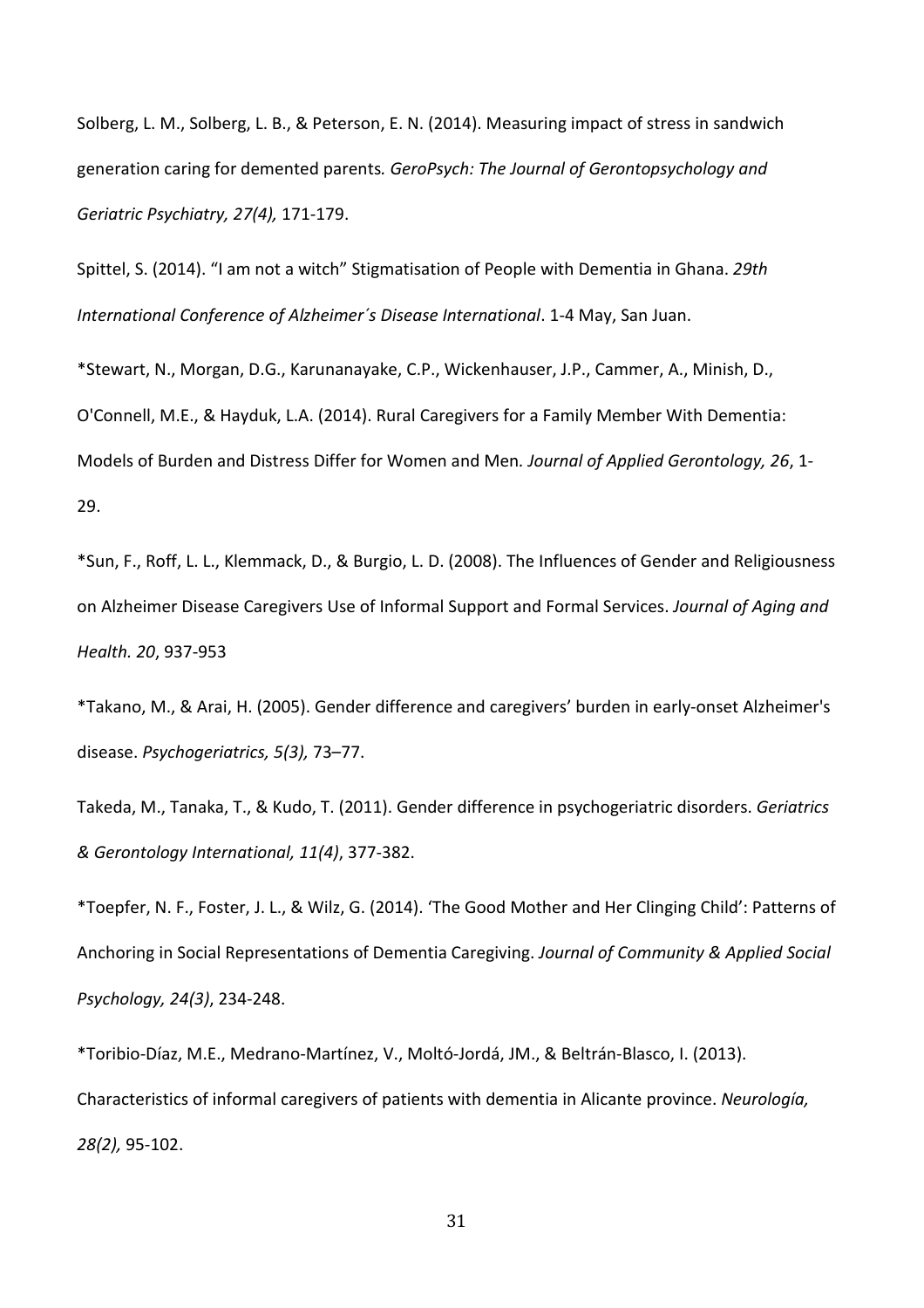\*Välimäki, T. H., Vehviläinen-Julkunen, K. M., Pietilä, A. M. K., & Pirttilä, T. A. (2009). Caregiver depression is associated with a low sense of coherence and health-related quality of life. *Aging and Mental Health, 13(6)*, 799-807.

\*Ward-Griffin, C., Bol, N., & Oudshoorn, A. (2006). Perspectives of Women with Dementia Receiving Care from Their Adult Daughters. *Canadian Journal of Nursing Research, 38(1)*, 121–146.

\*Ward-Griffin, C., Oudshoorn, A., Clark, K. & Bol, N. (2007). Mother-Adult Daughter Relationships Within Dementia Care. *Journal of Family Nursing, 13 (1)*, p13-32.

\*Watt, M.H., Perera, B., Ostbye, T., Ranabahu, S. , Rajapakse H., Maselko, J. (2014). Care-giving expectations and challenges among elders and their adult children in Southern Sri Lanka. *Ageing & Society, 34(5)*, 838-858.

\*Westwood, S. (2014). Dementia, women and sexuality: How the intersection of ageing, gender and sexuality magnify dementia concerns among lesbian and bisexual women. *Dementia: The International Journal of Social Research and Practice* doi: 1471301214564446.

\*Wezel, N. van, Francke, A. L., Devillé, W. L., Blom, M. M., van Grondelle, N. J., & Kayan-Acun, E. (2016). Family care for immigrants with dementia: The perspectives of female family carers living in the Netherlands. *Dementia: The International Journal of Social Research and Practice, 15(1),* 69-84. Whittemore, R., & Knafl, K. (2005). The integrative review: updated methodology. *Journal of Advanced Nursing, 52(5)*, 546-553.

World Health Organization and Alzheimer's Disease International (2012) *Dementia: A public health priority*. Retrieved from http://www.alz.co.uk/WHO-dementia-report